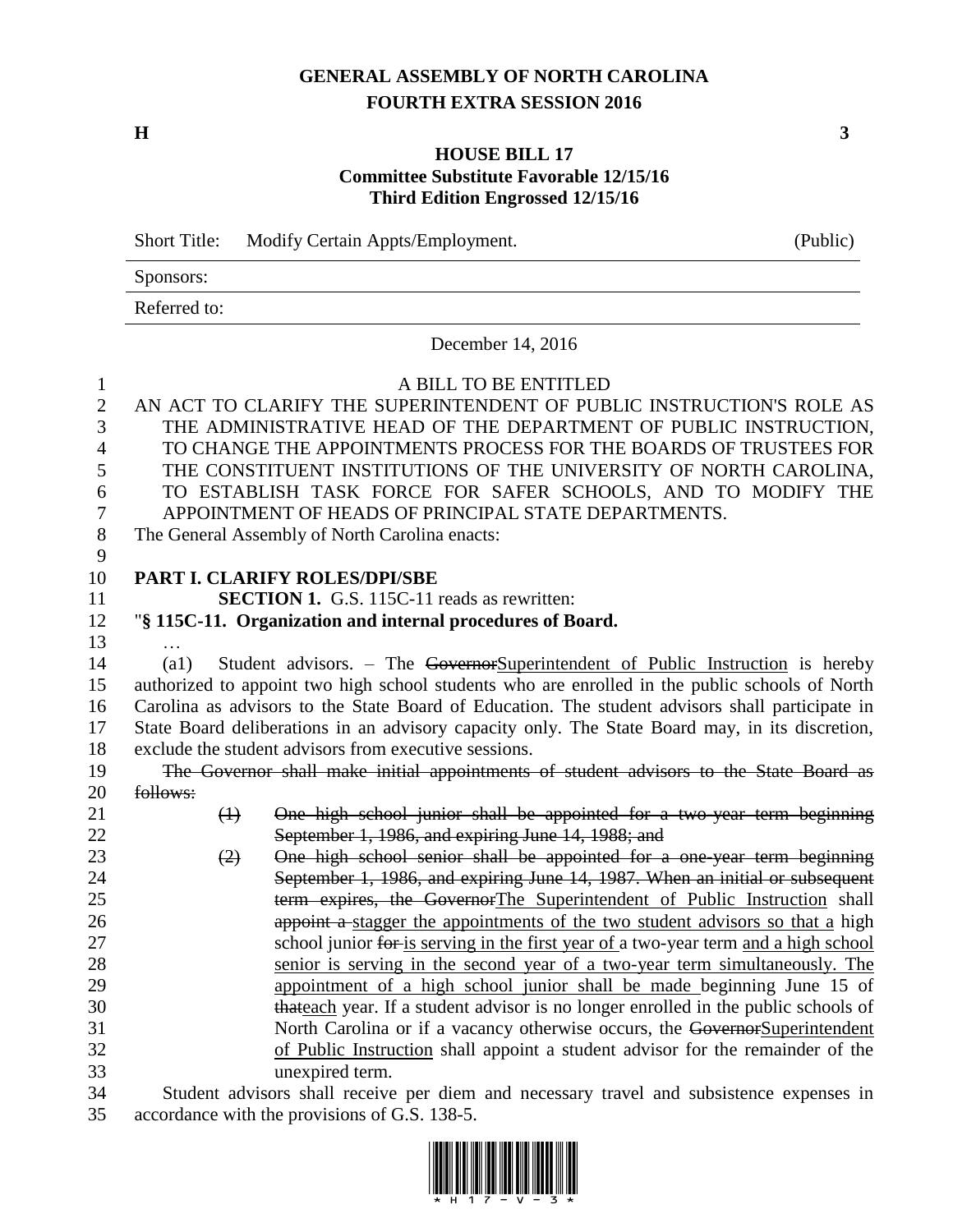… (a3) Superintendent Advisor. – The GovernorSuperintendent of Public Instruction shall appoint a superintendent of a local school administrative unit as an advisor to the State Board of Education. The superintendent advisor shall serve for a term of one year. The superintendent advisor shall participate in State Board deliberations and committee meetings in an advisory capacity only. The State Board may, in its discretion, exclude the superintendent advisor from executive sessions. In the event that a superintendent advisor ceases to be a superintendent in a local school administrative unit, the position of superintendent advisor shall be deemed vacant. In the event 10 that a vacancy occurs in the position for whatever reason, the GovernorSuperintendent of Public Instruction shall appoint a superintendent advisor for the remainder of the unexpired term. The superintendent advisor to the State Board shall receive per diem and necessary travel and subsistence expenses in accordance with the provisions of G.S. 138-5. … (i) Administrative Assistance. – The Superintendent of Public Instruction shall provide technical and administrative assistance, to the State Board of Education through the Department of Public Instruction, but shall not provide staff to the State Board of Education." **SECTION 2.** G.S. 115C-12 reads as rewritten: "**§ 115C-12. Powers and duties of the Board generally.** The general supervision and administration of the free public school system shall be vested in 21 the State Board of Education. The State Board of Education shall establish policyall needed rules and regulations for the system of free public schools, subject to laws enacted by the General Assembly. In accordance with Sections 7 and 8 of Article III of the North Carolina Constitution, the Superintendent of Public Instruction, as an elected officer and Council of State member, shall administer all needed rules and regulations adopted by the State Board of Education through the Department of Public Instruction. The powers and duties of the State Board of Education are defined as follows: …." **SECTION 3.** G.S. 115C-19 reads as rewritten: "**§ 115C-19. Chief administrative officer of the State Board of Education.** As provided in Article IX, Sec. 4(2) of the North Carolina Constitution, the Superintendent of Public Instruction shall be the secretary and chief administrative officer of the State Board of Education. As secretary and chief administrative officer of the State Board of Education, the Superintendent manages on a day-to-day basis the administration of the free public school system, subject to the direction, control, and approval of the State Board. Subject to the direction, control, and approval of the State Board of Education, the Superintendent of Public InstructionAs provided in Sections 7 and 8 of Article III of the North Carolina Constitution, the Superintendent of Public Instruction shall be an elected officer and Council of State member and shall carry out the duties prescribed under G.S. 115C-21.G.S. 115C-21 as the administrative head of the Department of Public Instruction. The Superintendent of Public Instruction shall administer all needed rules and regulations adopted by the State Board of Education through the Department of Public Instruction." **SECTION 4.** G.S. 115C-21 reads as rewritten: "**§ 115C-21. Powers and duties generally.** (a) Administrative Duties. – Subject to the direction, control, and approval of the State 46 Board of Education, it It shall be the duty of the Superintendent of Public Instruction: (1) To organize and establish a Department of Public Instruction which shall 48 include such divisions and departments as the State Board considers necessary 49 for supervision and administration of the public school system, system, to administer the funds appropriated for the operation of the Department of Public Instruction, in accordance with all needed rules and regulations adopted by the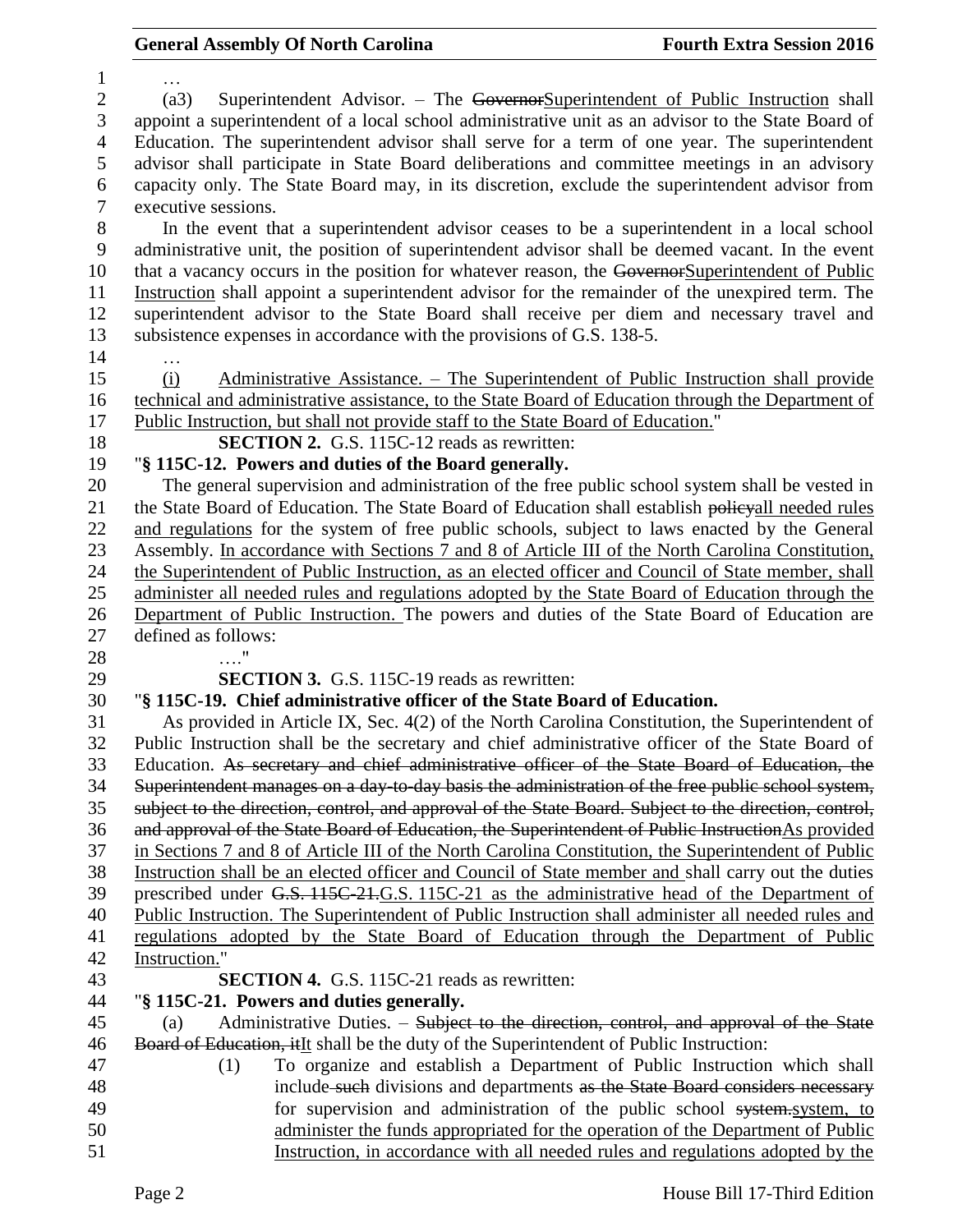|                   | <b>General Assembly Of North Carolina</b>                                                                                                                                                                                                                                                                                                                                                                                                                                                | <b>Fourth Extra Session 2016</b> |
|-------------------|------------------------------------------------------------------------------------------------------------------------------------------------------------------------------------------------------------------------------------------------------------------------------------------------------------------------------------------------------------------------------------------------------------------------------------------------------------------------------------------|----------------------------------|
|                   | State Board of Education, and to enter into contracts for the operations of the<br>Department of Public Instruction. All appointments of administrative and<br>supervisory personnel to the staff of the Department of Public Instruction are<br>subject to the approval of the State Board of Education, whichInstruction shall<br>be under the control and management of the Superintendent of Public<br>Instruction who may terminate these appointments for cause in conformity with |                                  |
|                   | Chapter 126 of the General Statutes, the North Carolina Human Resources Act.<br>The internal auditor and staff serving the State Board of Education shall not be<br>under the control and management of the Superintendent of Public Instruction.                                                                                                                                                                                                                                        |                                  |
| (2)               | To keep the public informed as to the problems and needs of the public schools<br>by constant contact with all school administrators and teachers, by personal<br>appearance at public gatherings, and by information furnished to the press of<br>the State.                                                                                                                                                                                                                            |                                  |
| (3)               | To report biennially to the Governor 30 days prior to each regular session of the<br>General Assembly, such report to include information and statistics of the<br>public schools, with recommendations for their improvement and for changes in<br>the school law.                                                                                                                                                                                                                      |                                  |
| (4)               | To have printed and distributed such educational bulletins as are necessary for<br>the professional improvement of teachers and for the cultivation of public<br>sentiment for public education, and to have printed all forms necessary and                                                                                                                                                                                                                                             |                                  |
| (5)               | proper for the administration of the Department of Public Instruction.<br>To manage have under his or her direction and control, all those matters<br>relating to the <u>direct</u> supervision and administration of the public school system<br>that the State Board delegates to the Superintendent of Public                                                                                                                                                                         |                                  |
| (6)               | Instruction.system.<br>To create aand administer special fundfunds within the Department of Public<br>Instruction to manage funds received as grants from nongovernmental sources<br>in support of public education. Effective July 1, 1995, this special fund is<br>transferred to the State Board of Education and shall be administered by the<br>State Boardeducation in accordance with G.S. 115C-410.                                                                              |                                  |
| (7)<br>(8)        | Repealed by Session Laws 1995, c. 72, s. 2.<br>To administer, through the Department of Public Instruction, all needed rules<br>and regulations established by the State Board of Education.                                                                                                                                                                                                                                                                                             |                                  |
| (9)               | To have under his or her direction and control all matters relating to the support<br>of the State Board of Education, including implementation of federal programs<br>on behalf of the State Board.                                                                                                                                                                                                                                                                                     |                                  |
| (b)               | Duties as Secretary to the State Board of Education. – Subject to the direction, control,                                                                                                                                                                                                                                                                                                                                                                                                |                                  |
|                   | and approval of the State Board of Education, As secretary to the State Board of Education, it shall                                                                                                                                                                                                                                                                                                                                                                                     |                                  |
|                   | be the duty of the Superintendent of Public Instruction:                                                                                                                                                                                                                                                                                                                                                                                                                                 |                                  |
| $\leftrightarrow$ | To administer through the Department of Public Instruction, the instructional                                                                                                                                                                                                                                                                                                                                                                                                            |                                  |
|                   | policies established by the Board.                                                                                                                                                                                                                                                                                                                                                                                                                                                       |                                  |
| (1a)              | Repealed by Session Laws 1995, c. 72, s. 2.                                                                                                                                                                                                                                                                                                                                                                                                                                              |                                  |
| (1b)              | To administer funds appropriated for the operations of the State Board of                                                                                                                                                                                                                                                                                                                                                                                                                |                                  |
| (2)               | Education and for aid to local school administrative units.<br>To keep the Board informed regarding developments in the field of public                                                                                                                                                                                                                                                                                                                                                  |                                  |
| (3)               | education.<br>To make recommendations to the Board with regard to the problems and needs                                                                                                                                                                                                                                                                                                                                                                                                 |                                  |
|                   | of education in North Carolina.                                                                                                                                                                                                                                                                                                                                                                                                                                                          |                                  |
| (4)               | To make available to the public schools a continuous                                                                                                                                                                                                                                                                                                                                                                                                                                     | program of                       |
|                   | comprehensive supervisory services.                                                                                                                                                                                                                                                                                                                                                                                                                                                      |                                  |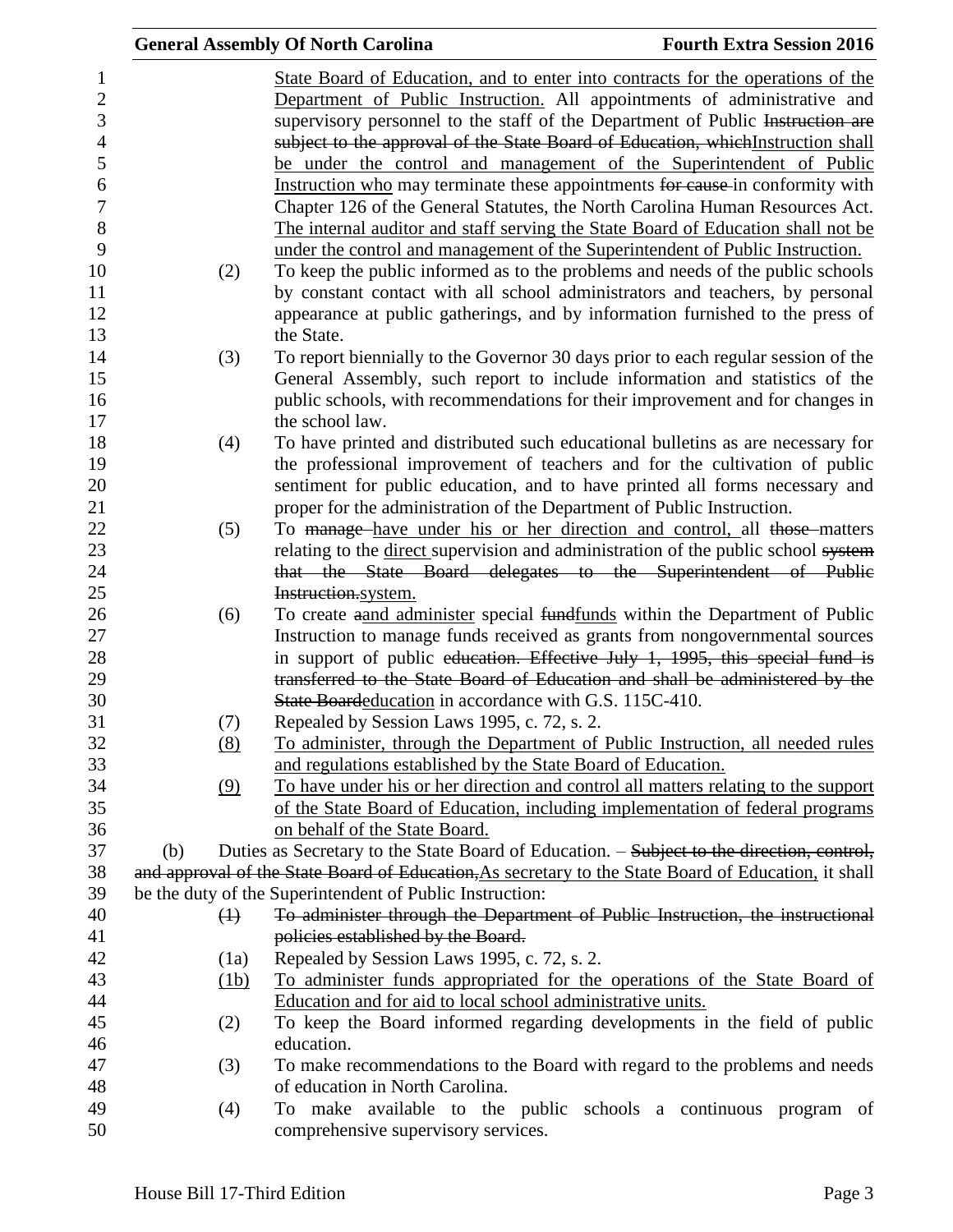|                 | <b>General Assembly Of North Carolina</b>                                                                                                                                                 | <b>Fourth Extra Session 2016</b>                                     |
|-----------------|-------------------------------------------------------------------------------------------------------------------------------------------------------------------------------------------|----------------------------------------------------------------------|
| (5)             | To collect and organize information regarding the public schools, on the basis                                                                                                            |                                                                      |
|                 | of which he or she shall furnish the Board such tabulations and reports as may                                                                                                            |                                                                      |
|                 | be required by the Board.                                                                                                                                                                 |                                                                      |
| (6)             | To communicate to the public school administrators all information and                                                                                                                    |                                                                      |
|                 | instructions regarding instructional policies and procedures needed rules and                                                                                                             |                                                                      |
|                 | regulations adopted by the Board.                                                                                                                                                         |                                                                      |
| (7)             | To have custody of the official seal of the Board and to attest all deeds, leases,                                                                                                        |                                                                      |
|                 | or written contracts executed in the name of the Board. All deeds of                                                                                                                      |                                                                      |
|                 | conveyance, leases, and contracts affecting real estate, title to which is held by                                                                                                        |                                                                      |
|                 | the Board, and all contracts of the Board required to be in writing and under                                                                                                             |                                                                      |
|                 | seal, shall be executed in the name of the Board by the chairman and attested by                                                                                                          |                                                                      |
|                 | the secretary; and proof of the execution, if required or desired, may be had as                                                                                                          |                                                                      |
|                 | provided by law for the proof of corporate instruments.                                                                                                                                   |                                                                      |
| (8)             | To attend all meetings of the Board and to keep the minutes of the proceedings                                                                                                            |                                                                      |
|                 | of the Board in a well-bound and suitable book, which minutes shall be                                                                                                                    |                                                                      |
|                 | approved by the Board prior to its adjournment; and, as soon thereafter as                                                                                                                |                                                                      |
|                 | possible, to furnish to each member of the Board a copy of said minutes.                                                                                                                  |                                                                      |
| (9)             | To perform such other duties as may be necessary and appropriate for the                                                                                                                  |                                                                      |
|                 | Superintendent of Public Instruction in the role as secretary to the Board may                                                                                                            |                                                                      |
|                 | assign to him from time to time. Board."                                                                                                                                                  |                                                                      |
|                 | <b>SECTION 5.</b> G.S. 115C-408(a) reads as rewritten:                                                                                                                                    |                                                                      |
| " $(a)$         | It is the policy of the State of North Carolina to create a public school system that<br>graduates good citizens with the skills demanded in the marketplace, and the skills necessary to |                                                                      |
|                 | cope with contemporary society, using State, local and other funds in the most cost-effective                                                                                             |                                                                      |
|                 | manner. The Board shall have general supervision and administration of the educational funds                                                                                              |                                                                      |
|                 | provided by the State and federal governments, except those mentioned in Section 7 of Article IX                                                                                          |                                                                      |
|                 | of the State Constitution, and also excepting such local funds as may be provided by a county,                                                                                            |                                                                      |
|                 | city, or district. The Superintendent of Public Instruction shall administer any available                                                                                                |                                                                      |
|                 | educational funds through the Department of Public Instruction in accordance with all needed                                                                                              |                                                                      |
|                 | rules and regulations adopted by the State Board of Education."                                                                                                                           |                                                                      |
|                 | <b>SECTION 6.</b> G.S. 115C-410 reads as rewritten:                                                                                                                                       |                                                                      |
|                 | "§ 115C-410. Power to accept gifts and grants.                                                                                                                                            |                                                                      |
|                 | The Board is authorized to adopt all needed rules and regulations related to the creation and                                                                                             |                                                                      |
|                 | administration of special funds within the Department of Public Instruction to manage any funds                                                                                           |                                                                      |
|                 | received as grants from nongovernmental sources in support of public education. In accordance                                                                                             |                                                                      |
|                 | with the State Board's rules and regulations, the Superintendent of Public Instruction is authorized                                                                                      |                                                                      |
|                 | to create and administer such special funds and to accept, receive, use, or reallocate to local school                                                                                    |                                                                      |
|                 | administrative units any gifts, donations, grants, devises, or other forms of voluntary                                                                                                   |                                                                      |
| contributions." |                                                                                                                                                                                           |                                                                      |
|                 | <b>SECTION 7.</b> G.S. 126-5(d) reads as rewritten:                                                                                                                                       |                                                                      |
| " $(d)$<br>(1)  | Exempt Positions in Cabinet Department. – Subject to the provisions of this                                                                                                               |                                                                      |
|                 | Chapter, which is known as the North Carolina Human Resources Act, the<br>Governor may designate a total of $1,500$ -300 exempt positions throughout the                                  |                                                                      |
|                 | following departments and offices:                                                                                                                                                        |                                                                      |
|                 | Department of Administration.<br>a.                                                                                                                                                       |                                                                      |
|                 | Department of Commerce.<br>$\mathbf b$ .                                                                                                                                                  |                                                                      |
|                 | c.                                                                                                                                                                                        | Repealed by Session Laws 2012-83, s. 7, effective June 26, 2012, and |
|                 | by Session Laws $2012-142$ , s. $25.2E(a)$ , effective January 1, 2013.                                                                                                                   |                                                                      |
|                 | Department of Public Safety.<br>d.                                                                                                                                                        |                                                                      |
|                 | Department of Natural and Cultural Resources.<br>e.                                                                                                                                       |                                                                      |
|                 | f.<br>Department of Health and Human Services.                                                                                                                                            |                                                                      |
|                 |                                                                                                                                                                                           |                                                                      |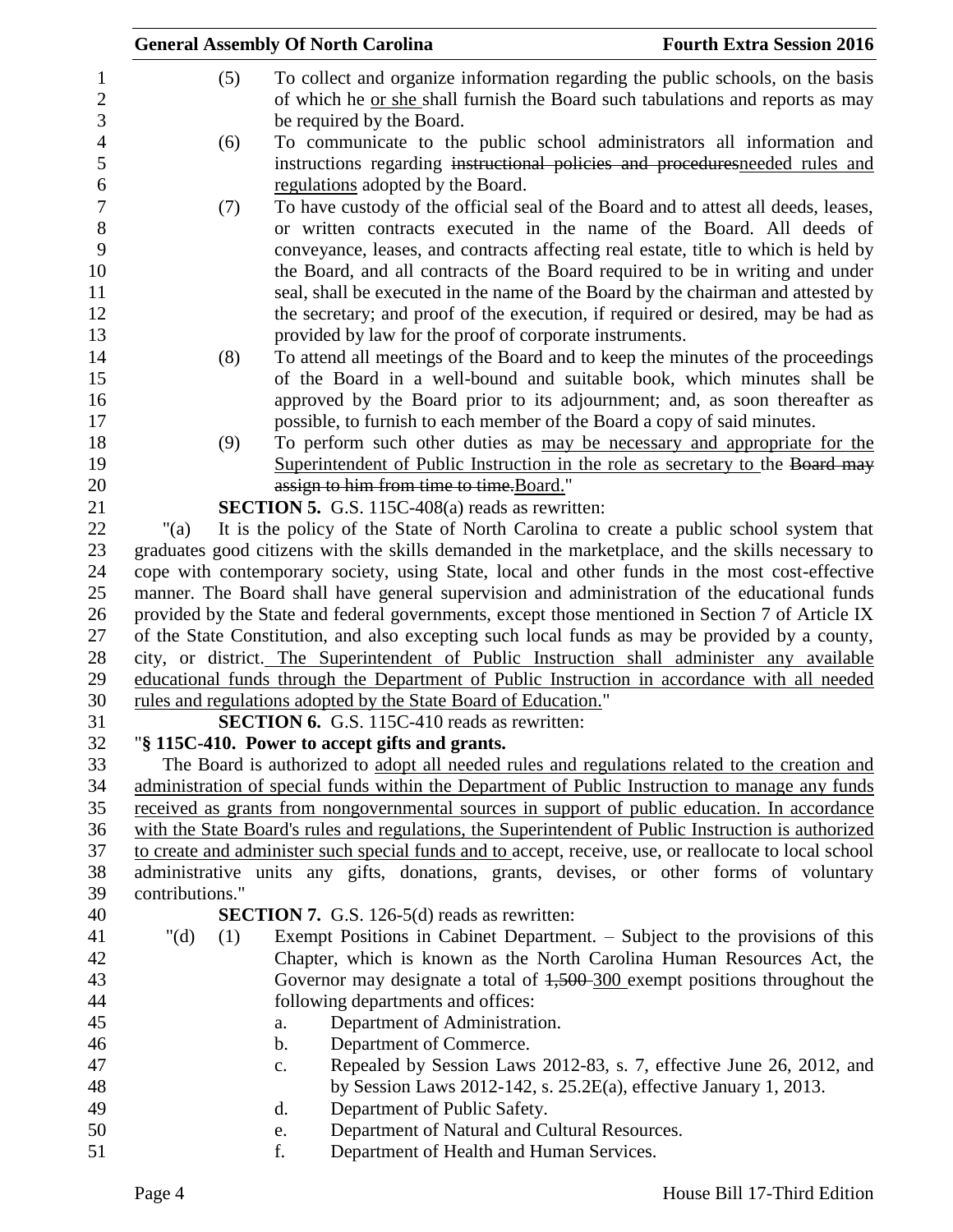|                                                                     |         |            | <b>General Assembly Of North Carolina</b>                                                                                                                                                                                                                                                                              | <b>Fourth Extra Session 2016</b> |
|---------------------------------------------------------------------|---------|------------|------------------------------------------------------------------------------------------------------------------------------------------------------------------------------------------------------------------------------------------------------------------------------------------------------------------------|----------------------------------|
| 1<br>$\boldsymbol{2}$<br>$\mathfrak{Z}$<br>$\overline{4}$<br>5<br>6 |         |            | Department of Environmental Quality.<br>g.<br>Department of Revenue.<br>h.<br>Department of Transportation.<br>i.<br>j.<br>Repealed by Session Laws 2012-83, s. 7, effective June 26, 2012, and<br>by Session Laws 2012-142, s. $25.2E(a)$ , effective January 1, 2013.<br>Department of Information Technology.<br>k. |                                  |
| 7<br>8                                                              |         |            | Office of State Budget and Management.<br>$\mathbf{L}$<br>Office of State Human Resources.<br>m.                                                                                                                                                                                                                       |                                  |
| 9                                                                   |         |            | Department of Military and Veterans Affairs.<br>n.                                                                                                                                                                                                                                                                     |                                  |
| 10<br>11<br>12                                                      |         | (2)        | Exempt Positions in Council of State Departments and Offices. – The Secretary<br>of State, the Auditor, the Treasurer, the Attorney General, the Commissioner of<br>Agriculture, the Commissioner of Insurance, and the Labor Commissioner may                                                                         |                                  |
| 13<br>14                                                            |         |            | designate exempt positions. The State Board of Education may designate<br>exempt positions in the Department of Public Instruction. The number of                                                                                                                                                                      |                                  |
| 15                                                                  |         |            | exempt policymaking positions in each department headed by an elected                                                                                                                                                                                                                                                  |                                  |
| 16                                                                  |         |            | department head listed above in this sub-subdivisionsub-subdivision, other than                                                                                                                                                                                                                                        |                                  |
| 17                                                                  |         |            | the Department of Public Instruction, shall be limited to $20-25$ exempt                                                                                                                                                                                                                                               |                                  |
| 18                                                                  |         |            | policymaking positions or one two percent $(1\%)$ (2%) of the total number of                                                                                                                                                                                                                                          |                                  |
| 19<br>20                                                            |         |            | full-time positions in the department, whichever is greater. The number of<br>exempt managerial positions shall be limited to $20-25$ positions or $\theta$ one-two                                                                                                                                                    |                                  |
| 21                                                                  |         |            | percent $(1\%)$ (2%) of the total number of full-time positions in the department,                                                                                                                                                                                                                                     |                                  |
| 22                                                                  |         |            | whichever is greater. The number of exempt policymaking positions designated                                                                                                                                                                                                                                           |                                  |
| 23                                                                  |         |            | by the State Board of Education shall be limited to 70 exempt policymaking                                                                                                                                                                                                                                             |                                  |
| 24                                                                  |         |            | positions or two percent $(2\%)$ of the total number of full-time positions in the                                                                                                                                                                                                                                     |                                  |
| 25                                                                  |         |            | department, whichever is greater. The number of exempt managerial positions                                                                                                                                                                                                                                            |                                  |
| 26                                                                  |         |            | designated by the State Board of Education shall be limited to 70 exempt                                                                                                                                                                                                                                               |                                  |
| 27                                                                  |         |            | managerial positions or two percent $(2%)$ of the total number of full-time                                                                                                                                                                                                                                            |                                  |
| 28<br>29                                                            |         |            | positions in the department, whichever is greater.                                                                                                                                                                                                                                                                     |                                  |
| 30                                                                  |         | (2c)       | Changes in Cabinet Department Exempt Position Designation. - If the status of                                                                                                                                                                                                                                          |                                  |
| 31<br>32                                                            |         |            | a position designated exempt pursuant to subsection $(d)(1)$ of this section is<br>changed and the position is made subject to the provisions of this Chapter, an                                                                                                                                                      |                                  |
| 33                                                                  |         |            | employee occupying the position who has been continuously employed in a                                                                                                                                                                                                                                                |                                  |
| 34                                                                  |         |            | permanent position for the immediate 12 preceding months, shall be deemed a                                                                                                                                                                                                                                            |                                  |
| 35                                                                  |         |            | career State employee as defined by G.S. 126-1.1(a) upon the effective date of                                                                                                                                                                                                                                         |                                  |
| 36<br>37                                                            |         | $\ldots$ " | the change in designation.                                                                                                                                                                                                                                                                                             |                                  |
| 38                                                                  |         |            | <b>SECTION 8.</b> G.S. 126-5(d), as amended by Section 7 of this act, reads as rewritten:                                                                                                                                                                                                                              |                                  |
| 39                                                                  | " $(d)$ | (1)        | Exempt Positions in Cabinet Department. – Subject to the provisions of this                                                                                                                                                                                                                                            |                                  |
| 40                                                                  |         |            | Chapter, which is known as the North Carolina Human Resources Act, the                                                                                                                                                                                                                                                 |                                  |
| 41                                                                  |         |            | Governor may designate a total of 300 exempt positions throughout the                                                                                                                                                                                                                                                  |                                  |
| 42                                                                  |         |            | following departments and offices:                                                                                                                                                                                                                                                                                     |                                  |
| 43                                                                  |         |            | Department of Administration.<br>a.                                                                                                                                                                                                                                                                                    |                                  |
| 44<br>45                                                            |         |            | Department of Commerce.<br>b.                                                                                                                                                                                                                                                                                          |                                  |
| 46                                                                  |         |            | Repealed by Session Laws 2012-83, s. 7, effective June 26, 2012, and<br>$\mathbf{c}$ .<br>by Session Laws 2012-142, s. 25.2E(a), effective January 1, 2013.                                                                                                                                                            |                                  |
| 47                                                                  |         |            | Department of Public Safety.<br>d.                                                                                                                                                                                                                                                                                     |                                  |
| 48                                                                  |         |            | Department of Natural and Cultural Resources.<br>e.                                                                                                                                                                                                                                                                    |                                  |
| 49                                                                  |         |            | f.<br>Department of Health and Human Services.                                                                                                                                                                                                                                                                         |                                  |
| 50                                                                  |         |            | Department of Environmental Quality.<br>g.                                                                                                                                                                                                                                                                             |                                  |
| 51                                                                  |         |            | Department of Revenue.<br>h.                                                                                                                                                                                                                                                                                           |                                  |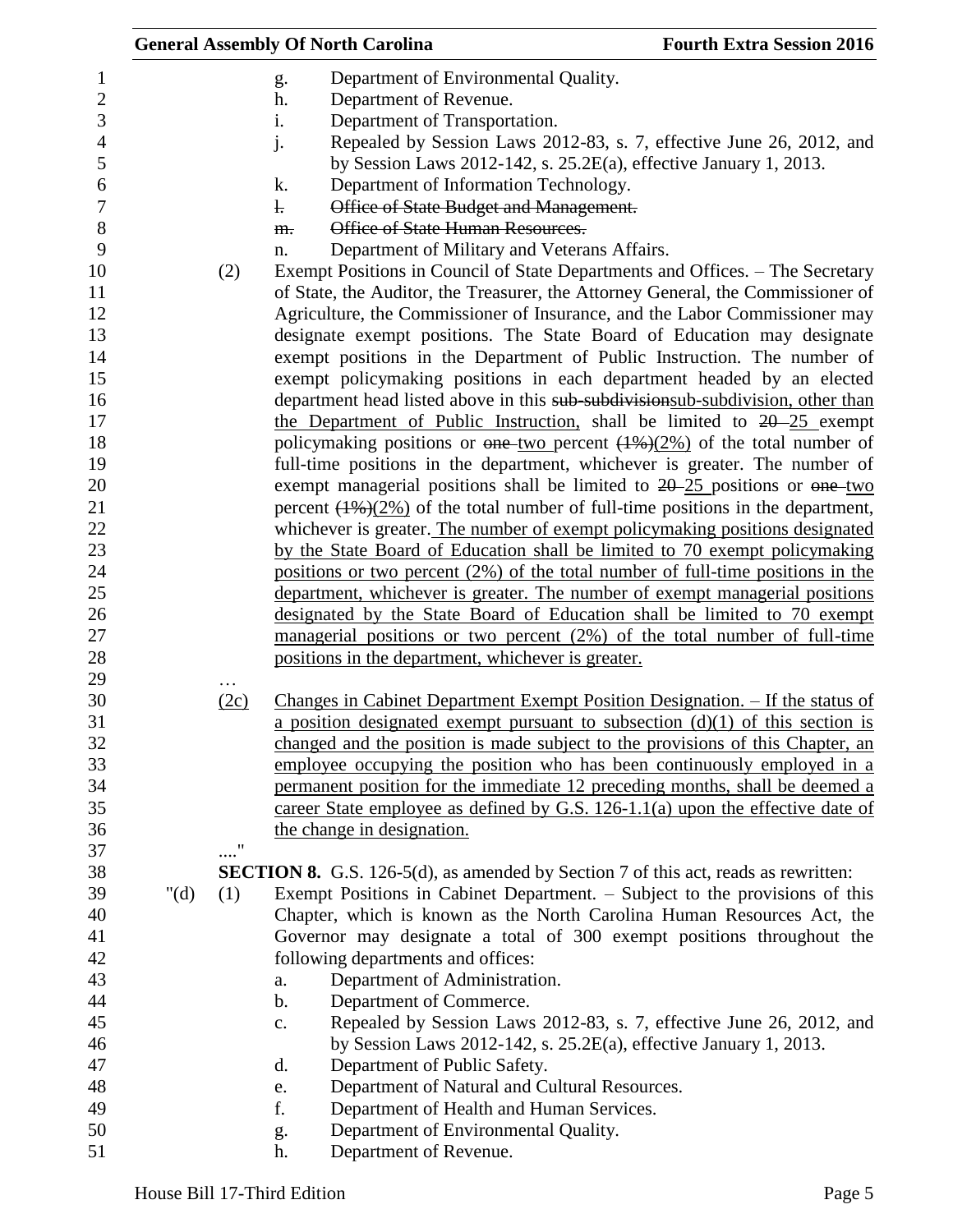|                | <b>General Assembly Of North Carolina</b>                                           | <b>Fourth Extra Session 2016</b> |
|----------------|-------------------------------------------------------------------------------------|----------------------------------|
| $\mathbf{i}$ . | Department of Transportation.                                                       |                                  |
| j.             | Repealed by Session Laws 2012-83, s. 7, effective June 26, 2012, and                |                                  |
|                | by Session Laws $2012-142$ , s. $25.2E(a)$ , effective January 1, 2013.             |                                  |
| k.             | Department of Information Technology.                                               |                                  |
| $\mathbf{l}$ . | Repealed.                                                                           |                                  |
| m.             | Repealed.                                                                           |                                  |
| n.             | Department of Military and Veterans Affairs.                                        |                                  |
| (2)            | Exempt Positions in Council of State Departments and Offices. – The Secretary       |                                  |
|                | of State, the Auditor, the Treasurer, the Attorney General, the Superintendent of   |                                  |
|                | Public Instruction, the Commissioner of Agriculture, the Commissioner of            |                                  |
|                | Insurance, and the Labor Commissioner may designate exempt positions. The           |                                  |
|                | State Board of Education may designate exempt positions in the Department of        |                                  |
|                | Public Instruction. The number of exempt policymaking positions in each             |                                  |
|                | department headed by an elected department head listed above in this sub-           |                                  |
|                | subdivision, other than the Department of Public Instruction, sub-subdivision       |                                  |
|                | shall be limited to 25 exempt policymaking positions or two percent (2%) of the     |                                  |
|                | total number of full-time positions in the department, whichever is greater. The    |                                  |
|                | number of exempt managerial positions shall be limited to 25 positions or two       |                                  |
|                | percent $(2\%)$ of the total number of full-time positions in the department,       |                                  |
|                | whichever is greater. The number of exempt policymaking positions designated        |                                  |
|                | by the State Board of Education Superintendent of Public Instruction shall be       |                                  |
|                | limited to 70 exempt policymaking positions or two percent $(2%)$ of the total      |                                  |
|                | number of full-time positions in the department, whichever is greater. The          |                                  |
|                | number of exempt managerial positions designated by the State Board of              |                                  |
|                | EducationSuperintendent of Public Instruction shall be limited to 70 exempt         |                                  |
|                | managerial positions or two percent $(2%)$ of the total number of full-time         |                                  |
|                | positions in the department, whichever is greater.                                  |                                  |
| (2a)           | Designation of Additional Positions. - The Governor, Governor or elected            |                                  |
|                | department head, or State Board of Education head may request that additional       |                                  |
|                | positions be designated as exempt. The request shall be made by sending a list      |                                  |
|                | of exempt positions that exceed the limit imposed by this subsection to the         |                                  |
|                | Speaker of the North Carolina House of Representatives and the President of         |                                  |
|                | the North Carolina Senate. A copy of the list also shall be sent to the Director of |                                  |
|                | the Office of State Human Resources. The General Assembly may authorize all,        |                                  |
|                | or part of, the additional positions to be designated as exempt positions. If the   |                                  |
|                | General Assembly is in session when the list is submitted and does not act          |                                  |
|                | within 30 days after the list is submitted, the list shall be deemed approved by    |                                  |
|                | the General Assembly, and the positions shall be designated as exempt               |                                  |
|                | positions. If the General Assembly is not in session when the list is submitted,    |                                  |
|                | the 30-day period shall not begin to run until the next date that the General       |                                  |
|                | Assembly convenes or reconvenes, other than for a special session called for a      |                                  |
|                | specific purpose not involving the approval of the list of additional positions to  |                                  |
|                | be designated as exempt positions; the policymaking positions shall not be          |                                  |
|                | designated as exempt during the interim.                                            |                                  |
| (2b)           | Designation of Liaison Positions. - Liaisons to the Collaboration for Prosperity    |                                  |
|                | Zones set out in G.S. 143B-28.1 for the Departments of Commerce,                    |                                  |
|                | Environmental Quality, and Transportation are designated as exempt.                 |                                  |
| (2c)           | Changes in Cabinet Department Exempt Position Designation. - If the status of       |                                  |
|                | a position designated exempt pursuant to subsection $(d)(1)$ of this section is     |                                  |
|                | changed and the position is made subject to the provisions of this Chapter, an      |                                  |
|                | employee occupying the position who has been continuously employed in a             |                                  |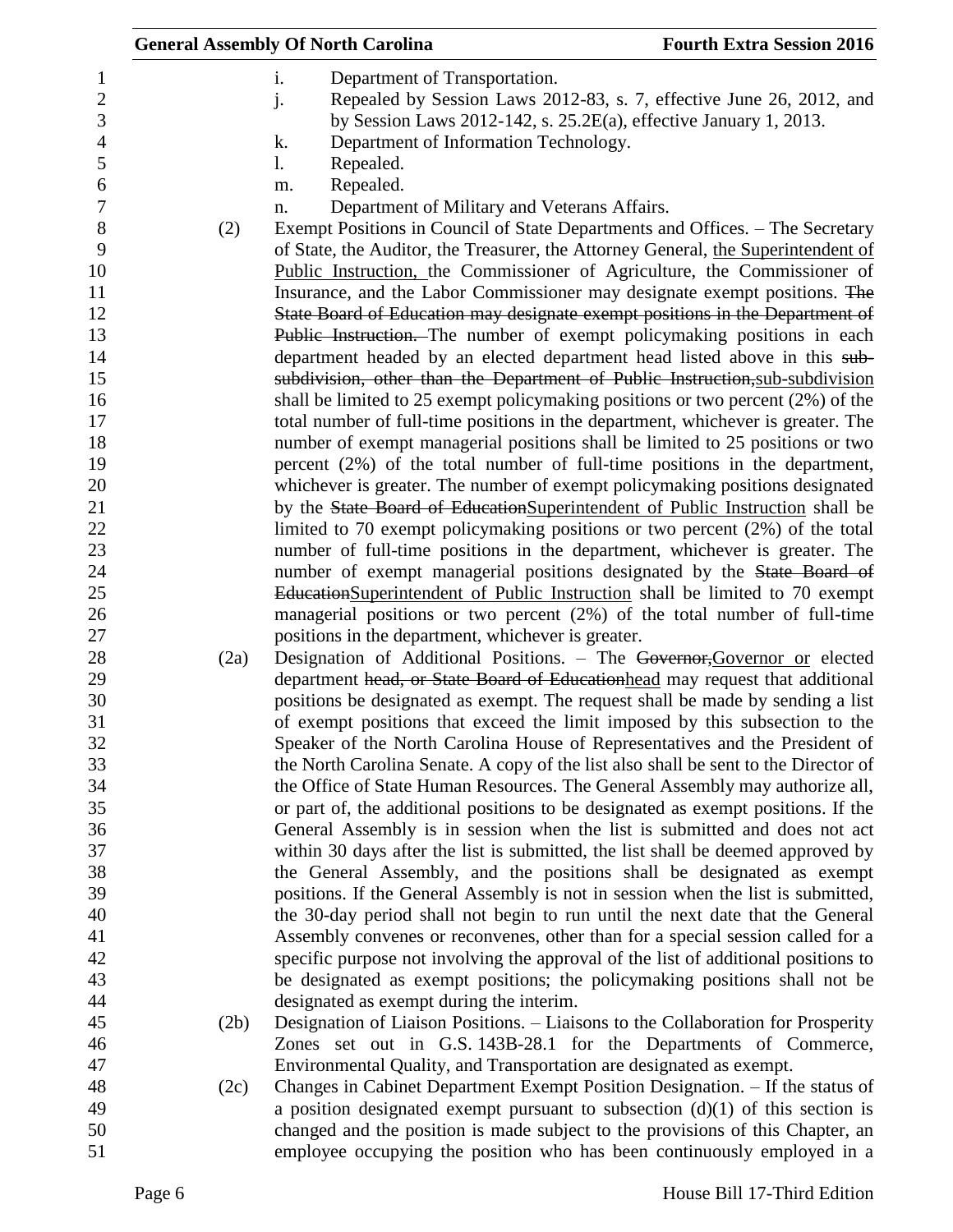|                         | <b>General Assembly Of North Carolina</b>                                                                                                                     | <b>Fourth Extra Session 2016</b> |
|-------------------------|---------------------------------------------------------------------------------------------------------------------------------------------------------------|----------------------------------|
|                         | permanent position for the immediate 12 preceding months, shall be deemed a<br>career State employee as defined by G.S. 126-1.1(a) upon the effective date of |                                  |
|                         | the change in designation.                                                                                                                                    |                                  |
| (3)                     | Letter. – These positions shall be designated in a letter to the Director of the                                                                              |                                  |
|                         | Office of State Human Resources, the Speaker of the House of Representatives,                                                                                 |                                  |
|                         | and the President of the Senate by July 1 of the year in which the oath of office                                                                             |                                  |
|                         | is administered to each Governor unless the provisions of subsection $(d)(4)$                                                                                 |                                  |
|                         | apply.                                                                                                                                                        |                                  |
| (4)                     | Vacancies. – In the event of a vacancy in the Office of Governor or in the office                                                                             |                                  |
|                         | of a member of the Council of State, the person who succeeds to or is appointed                                                                               |                                  |
|                         | or elected to fill the unexpired term shall make such designations in a letter to                                                                             |                                  |
|                         | the Director of the Office of State Human Resources, the Speaker of the House                                                                                 |                                  |
|                         | of Representatives, and the President of the Senate within 180 days after the                                                                                 |                                  |
|                         | oath of office is administered to that person. In the event of a vacancy in the                                                                               |                                  |
|                         | Office of Governor, the State Board of Education shall make these designations                                                                                |                                  |
|                         | in a letter to the Director of the Office of State Human Resources, the Speaker                                                                               |                                  |
|                         | of the House of Representatives, and the President of the Senate within 180                                                                                   |                                  |
|                         | days after the oath of office is administered to the Governor.                                                                                                |                                  |
| (5)                     | Creation, Transfer, or Reorganization. - The Governor, Governor or elected                                                                                    |                                  |
|                         | department head, or State Board of Educationhead may designate as exempt a                                                                                    |                                  |
|                         | position that is created or transferred to a different department, or is located in a                                                                         |                                  |
|                         | department in which reorganization has occurred, after October 1 of the year in                                                                               |                                  |
|                         | which the oath of office is administered to the Governor. The designation must                                                                                |                                  |
|                         | be made in a letter to the Director of the Office of State Human Resources, the                                                                               |                                  |
|                         | Speaker of the North Carolina House of Representatives, and the President of                                                                                  |                                  |
|                         | the North Carolina Senate within 180 days after such position is created,                                                                                     |                                  |
|                         | transferred, or in which reorganization has occurred.<br>Reversal. – Subsequent to the designation of a position as an exempt position as                     |                                  |
| (6)                     | hereinabove provided, the status of the position may be reversed and made                                                                                     |                                  |
|                         | subject to the provisions of this Chapter by the Governor, Governor or by an                                                                                  |                                  |
|                         | elected department head, or by the State Board of Educationhead in a letter to                                                                                |                                  |
|                         | the Director of the Office of State Human Resources, the Speaker of the North                                                                                 |                                  |
|                         | Carolina House of Representatives, and the President of the North Carolina                                                                                    |                                  |
|                         | Senate.                                                                                                                                                       |                                  |
| (7)                     | Hearing Officers. – Except for deputy commissioners appointed pursuant to                                                                                     |                                  |
|                         | G.S. 97-79 and as otherwise specifically provided by this section, no employee,                                                                               |                                  |
|                         | by whatever title, whose primary duties include the power to conduct hearings,                                                                                |                                  |
|                         | take evidence, and enter a decision based on findings of fact and conclusions of                                                                              |                                  |
|                         | law based on statutes and legal precedents shall be designated as exempt. This                                                                                |                                  |
|                         | subdivision shall apply beginning July 1, 1985, and no list submitted after that                                                                              |                                  |
|                         | date shall designate as exempt any employee described in this subdivision."                                                                                   |                                  |
|                         | <b>SECTION 9.</b> G.S. 143-745(a)(1) reads as rewritten:                                                                                                      |                                  |
| "(1)                    | "Agency head" means the Governor, a Council of State member, a cabinet                                                                                        |                                  |
|                         | secretary, the President of The University of North Carolina, the President of                                                                                |                                  |
|                         | the Community College System, the State Controller, and other independent                                                                                     |                                  |
|                         | appointed officers with authority over a State agency. The agency head for the                                                                                |                                  |
|                         | Department of Public Instruction shall be the State Board of Education."                                                                                      |                                  |
|                         | <b>SECTION 10.</b> G.S. 143A-44.1 reads as rewritten:                                                                                                         |                                  |
| "§ 143A-44.1. Creation. |                                                                                                                                                               |                                  |
|                         | There is hereby created a Department of Public Instruction. The head of the Department of                                                                     |                                  |

51 Public Instruction is the State Board of Education. Any provision of G.S. 143A-9 to the contrary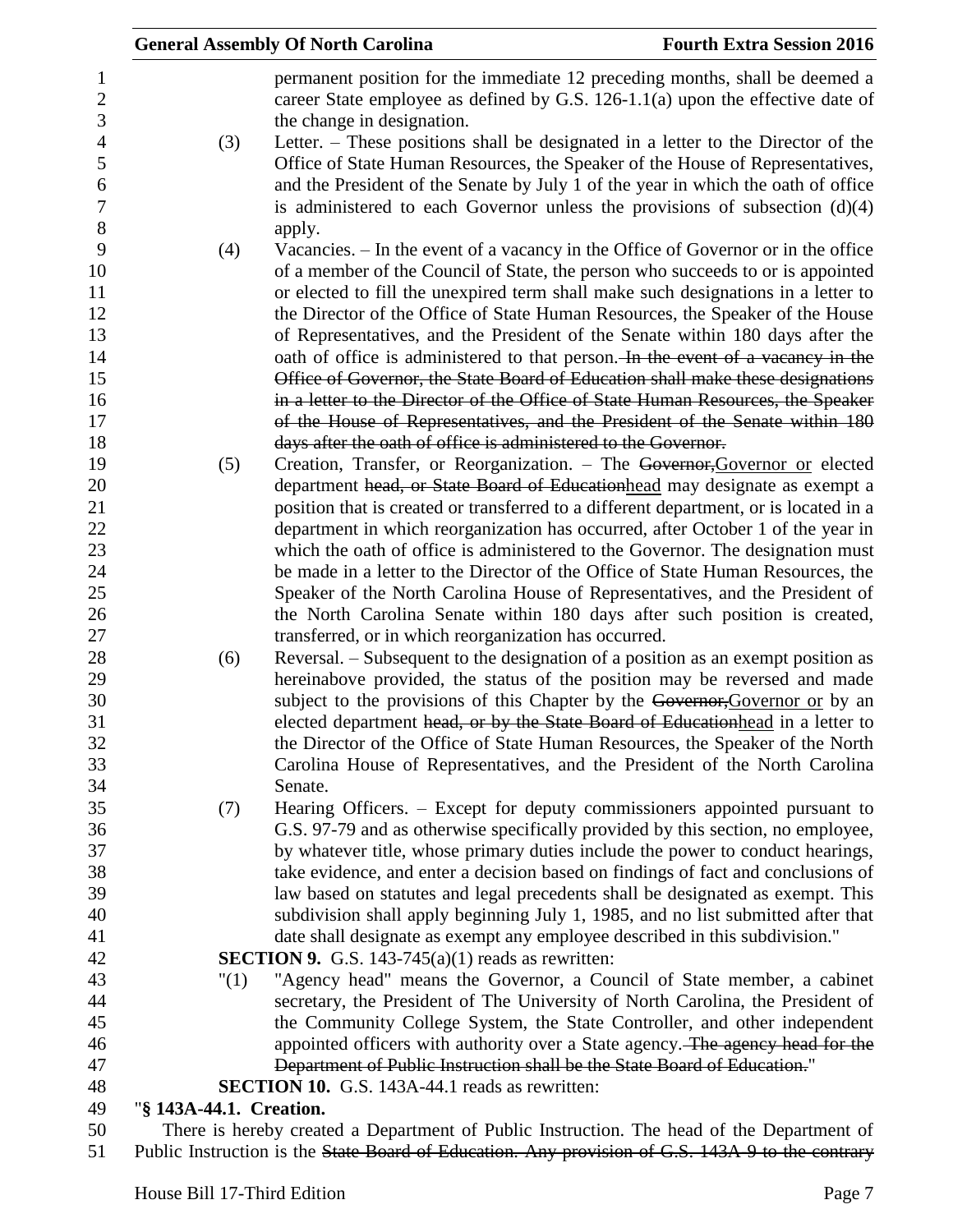|                | <b>General Assembly Of North Carolina</b>                                                          | <b>Fourth Extra Session 2016</b> |
|----------------|----------------------------------------------------------------------------------------------------|----------------------------------|
| 1              | notwithstanding, the appointment of the State Board of Education shall be as prescribed in Article |                                  |
| $\overline{c}$ | IX, Section (4)(1) of the Constitution. Superintendent of Public Instruction."                     |                                  |
| 3              | <b>SECTION 11.</b> G.S. 143A-44.2 is repealed.                                                     |                                  |
| 4              | <b>SECTION 12.</b> G.S. 143A-44.3 reads as rewritten:                                              |                                  |
| 5              | "§ 143A-44.3. Superintendent of Public Instruction; creation; transfer of powers and duties.       |                                  |
| 6              | The office of the Superintendent of Public Instruction, as provided for by Article III, Section 7  |                                  |
| 7              | of the Constitution, and the Department of Public Instruction are transferred to the Department of |                                  |
| 8              | Public Instruction. The Superintendent of Public Instruction shall be the Secretary and Chief      |                                  |
| 9              | Administrative Officer of the State Board of Education, and shall have all powers and duties       |                                  |
| 10             | conferred by this Chapter and the Constitution, delegated to him or her by the Governor and by the |                                  |
| 11             | State Board of Education, and conferred by Chapter 115C of the General Statutes, Statutes and the  |                                  |
| 12             | laws of this State."                                                                               |                                  |
| 13             | <b>SECTION 13.</b> G.S. 14-234 $(d6)$ is repealed.                                                 |                                  |
| 14             | <b>SECTION 14.</b> G.S. 115C-75.5(4) reads as rewritten:                                           |                                  |
| 15             | ASD Superintendent. – The superintendent of the ASD appointed by the State<br>"(4)                 |                                  |
| 16             | Board of EducationSuperintendent of Public Instruction in accordance with                          |                                  |
| 17             | G.S. 115C-75.6(b)."                                                                                |                                  |
| 18             | <b>SECTION 15.</b> G.S. 115C-75.6 reads as rewritten:                                              |                                  |
| 19             | "§ 115C-75.6. Achievement School District.                                                         |                                  |
| 20             | There is established the Achievement School District (ASD) under the administration<br>(a)         |                                  |
| 21             | of the State Board of Education. Education and the Superintendent of Public Instruction. The ASD   |                                  |
| 22             | shall assume the supervision, management, and operation of elementary schools that have been       |                                  |
| 23             | selected as achievement schools pursuant to this Article.                                          |                                  |
| 24             | An ASD Superintendent Selection Advisory Committee shall be established to make a<br>$\Theta$      |                                  |
| 25             | recommendation to the State Board of Education on appointment of a superintendent to serve as      |                                  |
| 26             | the executive officer of the ASD. The Committee shall ensure that the individual recommended       |                                  |
| 27             | has qualifications consistent with G.S. 115C-271(a). The Lieutenant Governor shall serve as chair  |                                  |
| 28             | of the Committee and shall appoint the following additional members:                               |                                  |
| 29             | Three members of the State Board of Education.<br>$\leftrightarrow$                                |                                  |
| 30             | One teacher or retired teacher.<br>(2)                                                             |                                  |
| 31             | One principal or retired principal.<br>$\left(3\right)$                                            |                                  |
| 32             | (4)<br>One superintendent or retired superintendent.                                               |                                  |
| 33             | One parent of a student currently enrolled in a low-performing school, as<br>$\left(5\right)$      |                                  |
| 34             | defined in G.S. 115C-105.37.                                                                       |                                  |
| 35             | The State Board of EducationSuperintendent of Public Instruction shall consider the<br>(c)         |                                  |
| 36             | recommendation of the ASD Superintendent Selection Advisory Committee and shall appoint a          |                                  |
| 37             | superintendent to serve as the executive officer of the ASD. The ASD Superintendent shall serve    |                                  |
| 38             | at the pleasure of the State Board of Education Superintendent of Public Instruction at a salary   |                                  |
| 39             | established by the State Board of EducationSuperintendent of Public Instruction within the funds   |                                  |
| 40             | appropriated for this purpose. The ASD Superintendent shall have qualifications consistent with    |                                  |
| 41             | G.S. 115C-271(a) and report directly to the State Board of Education. Superintendent of Public     |                                  |
| 42             | Instruction.                                                                                       |                                  |
| 43             | By January 15 annually, the State Board of Education Education, Superintendent of<br>(d)           |                                  |
| 44             | Public Instruction, and the ASD Superintendent shall report to the Joint Legislative Education     |                                  |
| 45             | Oversight Committee on all aspects of operation of ASD, including the selection of achievement     |                                  |
| 46             | schools and their progress."                                                                       |                                  |
| 47             | <b>SECTION 16.</b> G.S. 115C-150.11 reads as rewritten:                                            |                                  |
| 48             | "§ 115C-150.11. State Board of Education as governing agency.                                      |                                  |
| 49             | The State Board of Education shall be the sole governing agency for the Governor Morehead          |                                  |
| 50             | School for the Blind, the Eastern North Carolina School for the Deaf, and the North Carolina       |                                  |
| 51             | School for the Deaf. The Department Superintendent of Public Instruction through the Department    |                                  |
|                |                                                                                                    |                                  |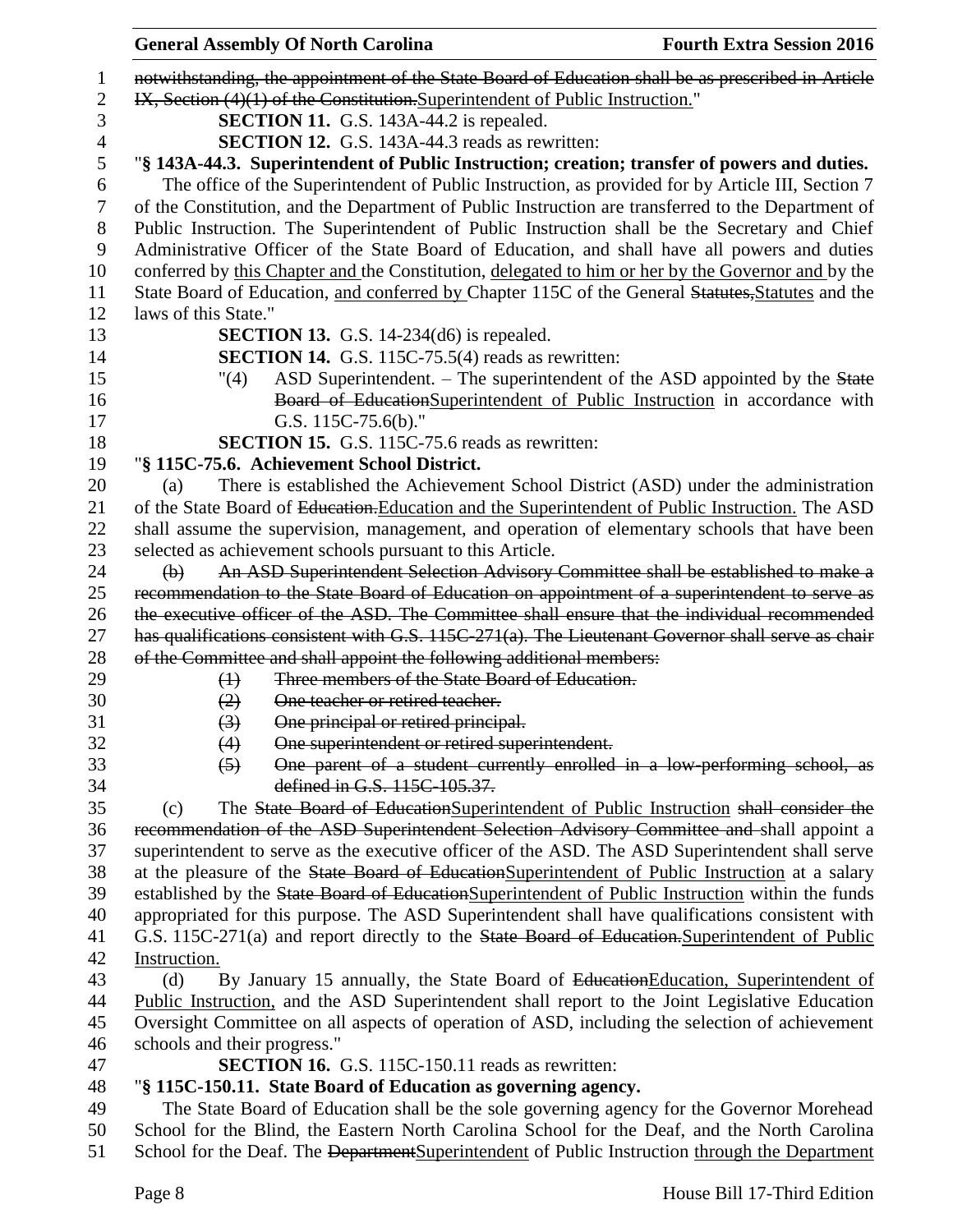|     |     | <b>General Assembly Of North Carolina</b>                                                                                                             | <b>Fourth Extra Session 2016</b>                                     |
|-----|-----|-------------------------------------------------------------------------------------------------------------------------------------------------------|----------------------------------------------------------------------|
|     |     | of Public Instruction shall be responsible for the administrational ministration, including                                                           |                                                                      |
|     |     | appointment of staff, and oversight of a school governed by this Article."                                                                            |                                                                      |
|     |     | <b>SECTION 17.</b> G.S. 115C-218 reads as rewritten:                                                                                                  |                                                                      |
|     |     | "§ 115C-218. Purpose of charter schools; establishment of North Carolina Charter Schools                                                              |                                                                      |
|     |     | <b>Advisory Board and North Carolina Office of Charter Schools.</b>                                                                                   |                                                                      |
|     |     |                                                                                                                                                       |                                                                      |
| (b) |     | North Carolina Charter Schools Advisory Board. -                                                                                                      |                                                                      |
|     | (1) | Advisory Board. – There is created the North Carolina Charter Schools                                                                                 |                                                                      |
|     |     | Advisory Board, hereinafter referred to in this Article as the Advisory Board.                                                                        |                                                                      |
|     |     | The Advisory Board shall be located administratively within the Department of                                                                         |                                                                      |
|     |     | Public Instruction and shall report to the State Board of Education.                                                                                  |                                                                      |
|     | (2) | Membership. – The State Superintendent of Public Instruction, or the<br>Superintendent's designee, shall be the secretary of the Advisory Board and a |                                                                      |
|     |     | nonvoting member. The Chair of the State Board of Education shall appoint a                                                                           |                                                                      |
|     |     | member of the State Board to serve as a nonvoting member of the Advisory                                                                              |                                                                      |
|     |     | <b>Board.</b> The Advisory Board shall consist of the following 11 voting members:                                                                    |                                                                      |
|     |     | $a$ .                                                                                                                                                 | Three members appointed by the Governor, including the chair of the  |
|     |     | <b>Advisory Board.</b>                                                                                                                                |                                                                      |
|     |     | b.                                                                                                                                                    | ThreeFour members appointed by the General Assembly upon the         |
|     |     |                                                                                                                                                       | recommendation of the President Pro Tempore of the Senate, in        |
|     |     | accordance with G.S. 120-121.                                                                                                                         |                                                                      |
|     |     | c.                                                                                                                                                    | <b>Three</b> Four members appointed by the General Assembly upon the |
|     |     |                                                                                                                                                       | recommendation of the Speaker of the House of Representatives, in    |
|     |     | accordance with G.S. 120-121.                                                                                                                         |                                                                      |
|     |     | d.                                                                                                                                                    | One member Two members appointed by the State Board of Education     |
|     |     |                                                                                                                                                       | who isare not a current membermembers of the State Board of          |
|     |     |                                                                                                                                                       | Education and who is aare charter school advocateadvocates in North  |
|     |     | Carolina.                                                                                                                                             |                                                                      |
|     |     | The Lieutenant Governor or the Lieutenant Governor's designee.<br>e.                                                                                  |                                                                      |
|     | (3) | Covered board. – The Advisory Board shall be treated as a board for purposes                                                                          |                                                                      |
|     |     | of Chapter 138A of the General Statutes.<br>Qualifications of members. - Members appointed to the Advisory Board shall                                |                                                                      |
|     | (4) | collectively possess strong experience and expertise in public and nonprofit                                                                          |                                                                      |
|     |     | governance, management and finance, assessment, curriculum and instruction,                                                                           |                                                                      |
|     |     | public charter schools, and public education law. All appointed members of the                                                                        |                                                                      |
|     |     | Advisory Board shall have demonstrated an understanding of and a                                                                                      |                                                                      |
|     |     | commitment to charter schools as a strategy for strengthening public education.                                                                       |                                                                      |
|     | (5) | Terms of office and vacancy appointments. - Appointed members shall serve                                                                             |                                                                      |
|     |     | four-year terms of office beginning on July 1. No appointed member shall serve                                                                        |                                                                      |
|     |     | more than eight consecutive years. Vacancy appointments shall be made by the                                                                          |                                                                      |
|     |     | appointing authority for the remainder of the term of office.                                                                                         |                                                                      |
|     | (6) | Presiding officers and quorum. - The Advisory Board shall annually elect a                                                                            |                                                                      |
|     |     | chair and a vice-chair from among its membership. The chair shall preside over                                                                        |                                                                      |
|     |     | the Advisory Board's meetings. In the absence of the chair, the vice-chair shall                                                                      |                                                                      |
|     |     | preside over the Advisory Board's meetings. A majority of the Advisory Board                                                                          |                                                                      |
|     |     | constitutes a quorum.                                                                                                                                 |                                                                      |
|     | (7) | Presiding officers and quorum. - Meetings. - Meetings of the Advisory Board                                                                           |                                                                      |
|     |     | shall be held upon the call of the chair or the vice-chair with the approval of the                                                                   |                                                                      |
|     |     | chair.                                                                                                                                                |                                                                      |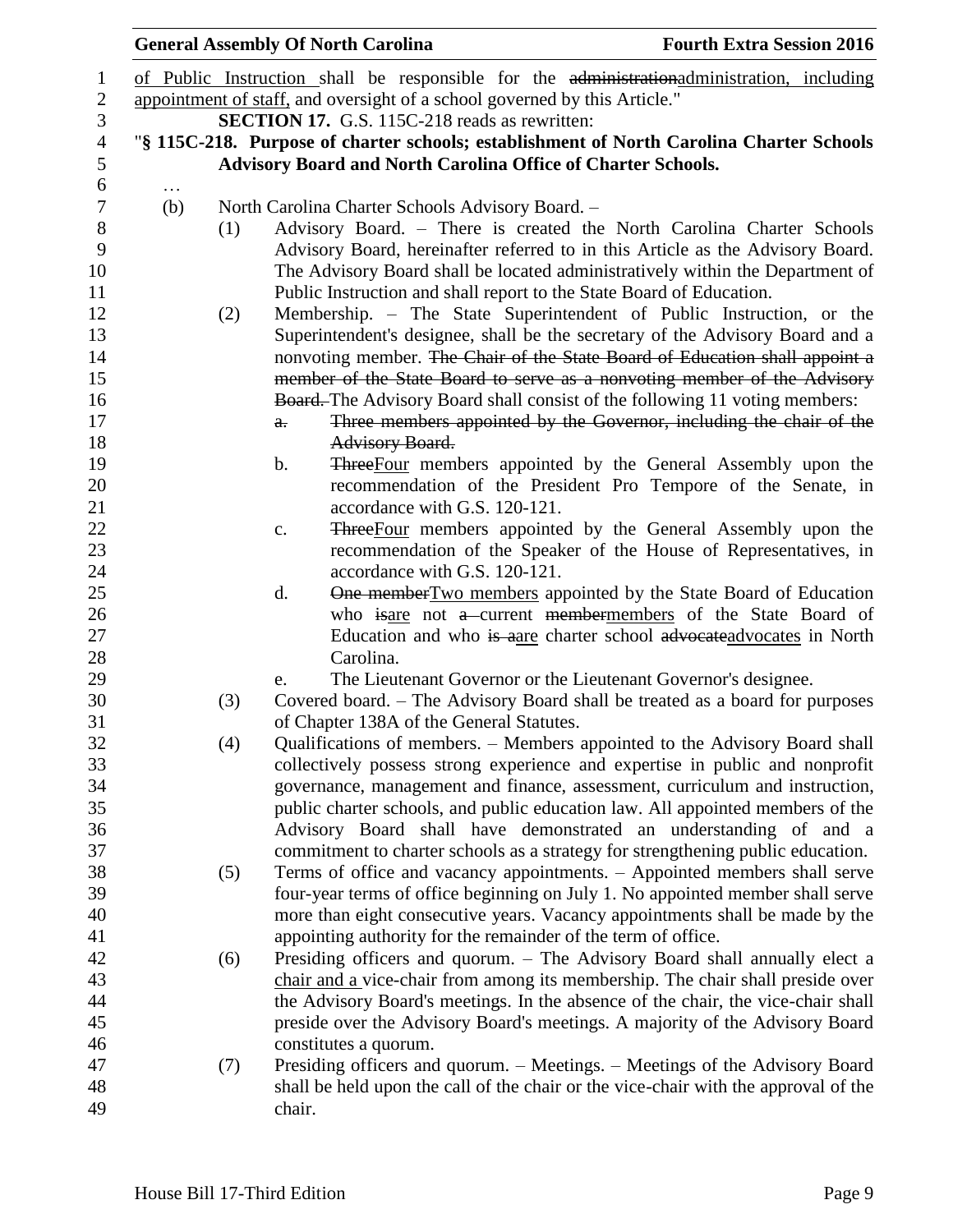|                                       |     |      | <b>General Assembly Of North Carolina</b>                                                                                                                                                                                                                                                                                                                                                           | <b>Fourth Extra Session 2016</b> |
|---------------------------------------|-----|------|-----------------------------------------------------------------------------------------------------------------------------------------------------------------------------------------------------------------------------------------------------------------------------------------------------------------------------------------------------------------------------------------------------|----------------------------------|
| $\mathbf{1}$<br>$\overline{2}$        |     | (8)  | Expenses. – Members of the Advisory Board shall be reimbursed for travel and<br>subsistence expenses at the rates allowed to State officers and employees by                                                                                                                                                                                                                                        |                                  |
| $\mathfrak{Z}$<br>$\overline{4}$<br>5 |     | (9)  | G.S. $138-6(a)$ .<br>Removal. – Any appointed member of the Advisory Board may be removed by<br>a vote of at least two-thirds of the members of the Advisory Board at any duly                                                                                                                                                                                                                      |                                  |
| 6<br>$\boldsymbol{7}$                 |     |      | held meeting for any cause that renders the member incapable or unfit to<br>discharge the duties of the office.                                                                                                                                                                                                                                                                                     |                                  |
| 8<br>9<br>10<br>11<br>12<br>13        |     | (10) | Powers and duties. – The Advisory Board shall have the following duties:<br>To make recommendations to the State Board of Education on the<br>a.<br>adoption of rules regarding all aspects of charter school operation,<br>including time lines, standards, and criteria for acceptance and approval<br>of applications, monitoring of charter schools, and grounds for<br>revocation of charters. |                                  |
| 14<br>15                              |     |      | To review applications and make recommendations to the State Board<br>$\mathbf b$ .<br>for final approval of charter applications.                                                                                                                                                                                                                                                                  |                                  |
| 16<br>17<br>18                        |     |      | To make recommendations to the State Board on actions regarding a<br>$C_{\bullet}$<br>charter school, including renewals of charters, nonrenewals of charters,<br>and revocations of charters.                                                                                                                                                                                                      |                                  |
| 19<br>20                              |     |      | To undertake any other duties and responsibilities as assigned by the<br>d.<br>State Board.                                                                                                                                                                                                                                                                                                         |                                  |
| 21<br>22<br>23                        |     | (11) | Duties of the chair of the Advisory Board. – In addition to any other duties<br>prescribed in this Article, the chair of the Advisory Board, or the chair's<br>designee, shall advocate for the recommendations of the Advisory Board at                                                                                                                                                            |                                  |
| 24<br>25                              | (c) |      | meetings of the State Board upon the request of the State Board.<br>North Carolina Office of Charter Schools. -                                                                                                                                                                                                                                                                                     |                                  |
| 26                                    |     | (1)  | Establishment of the North Carolina Office of Charter Schools. - There is                                                                                                                                                                                                                                                                                                                           |                                  |
| 27                                    |     |      | established the North Carolina Office of Charter Schools, hereinafter referred to                                                                                                                                                                                                                                                                                                                   |                                  |
| 28<br>29                              |     |      | in this Article as the Office of Charter Schools. The Office of Charter Schools<br>shall be administratively located in the Department of Public Instruction,                                                                                                                                                                                                                                       |                                  |
| 30                                    |     |      | subject to the supervision, direction, and control of the State Board of                                                                                                                                                                                                                                                                                                                            |                                  |
| 31                                    |     |      | Education. Instruction. The Office of Charter Schools shall consist of an                                                                                                                                                                                                                                                                                                                           |                                  |
| 32                                    |     |      | executive director appointed by the State Board of Education Superintendent of                                                                                                                                                                                                                                                                                                                      |                                  |
| 33<br>34                              |     |      | Public Instruction and such other professional, administrative, technical, and<br>clerical personnel as may be necessary to assist the Office of Charter Schools in                                                                                                                                                                                                                                 |                                  |
| 35                                    |     |      | carrying out its powers and duties.                                                                                                                                                                                                                                                                                                                                                                 |                                  |
| 36                                    |     | (2)  | Executive Director. – The Executive Director shall report to and serve at the                                                                                                                                                                                                                                                                                                                       |                                  |
| 37                                    |     |      | pleasure of the State Board of EducationSuperintendent of Public Instruction at                                                                                                                                                                                                                                                                                                                     |                                  |
| 38                                    |     |      | a salary established by the State BoardSuperintendent within the funds                                                                                                                                                                                                                                                                                                                              |                                  |
| 39                                    |     |      | appropriated for this purpose. The duties of the Executive Director shall include                                                                                                                                                                                                                                                                                                                   |                                  |
| 40                                    |     |      | presenting the recommendations of the Advisory Board at meetings of the State                                                                                                                                                                                                                                                                                                                       |                                  |
| 41                                    |     |      | Board upon the request of the State Board.                                                                                                                                                                                                                                                                                                                                                          |                                  |
| 42                                    |     | (3)  | Powers and duties. – The Office of Charter Schools shall have the following                                                                                                                                                                                                                                                                                                                         |                                  |
| 43                                    |     |      | powers and duties:                                                                                                                                                                                                                                                                                                                                                                                  |                                  |
| 44<br>45                              |     |      | Serve as staff to the Advisory Board and fulfill any task and duties<br>a.<br>assigned to it by the Advisory Board.                                                                                                                                                                                                                                                                                 |                                  |
| 46                                    |     |      | Provide technical assistance and guidance to charter schools operating<br>$\mathbf b$ .                                                                                                                                                                                                                                                                                                             |                                  |
| 47                                    |     |      | within the State.                                                                                                                                                                                                                                                                                                                                                                                   |                                  |
| 48                                    |     |      | Provide technical assistance and guidance to nonprofit corporations<br>c.                                                                                                                                                                                                                                                                                                                           |                                  |
| 49                                    |     |      | seeking to operate charter schools within the State.                                                                                                                                                                                                                                                                                                                                                |                                  |
| 50                                    |     |      | d.<br>Provide or arrange for training for charter schools that have received                                                                                                                                                                                                                                                                                                                        |                                  |
| 51                                    |     |      | preliminary approval from the State Board.                                                                                                                                                                                                                                                                                                                                                          |                                  |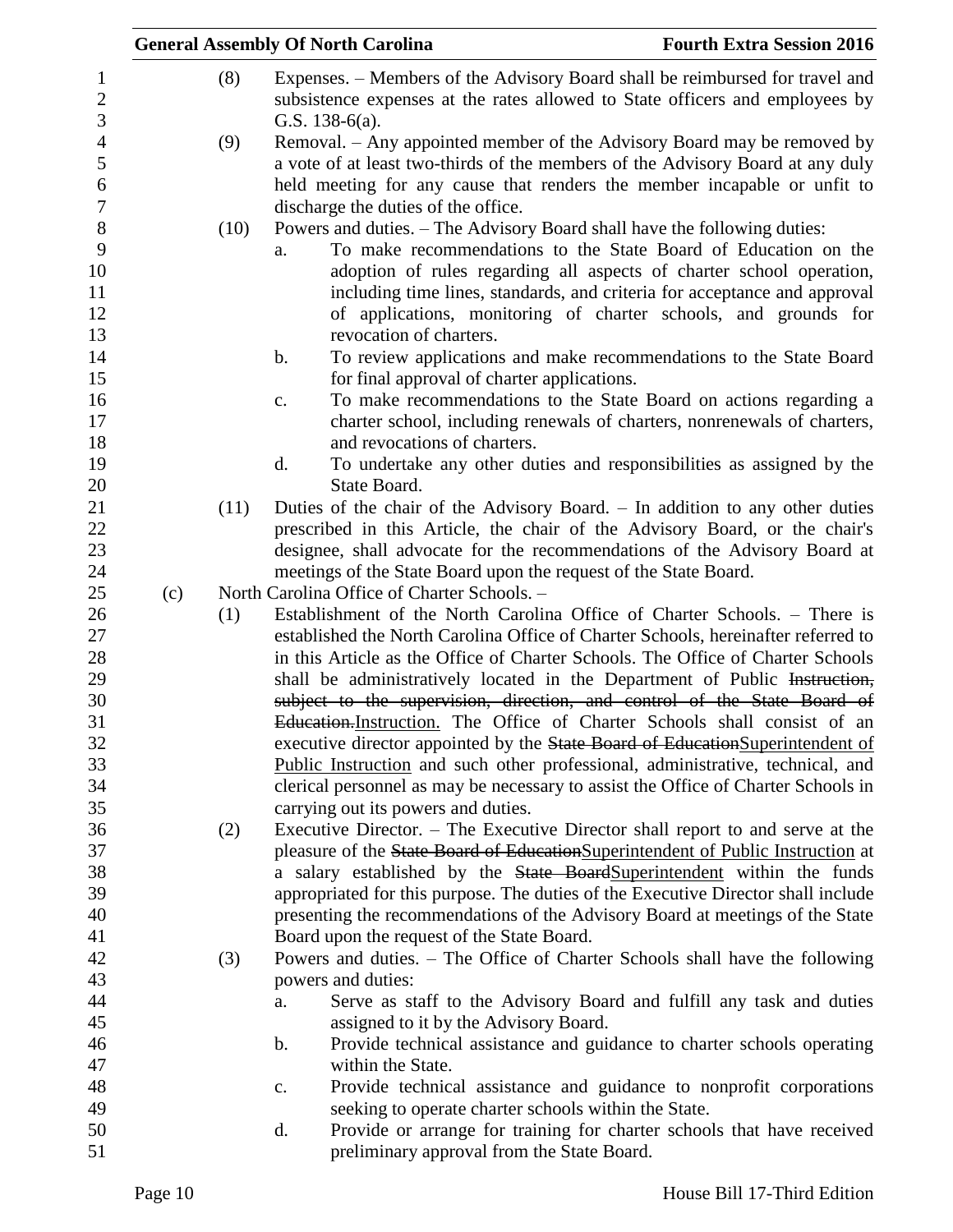| <b>General Assembly Of North Carolina</b> |                                                               | <b>Fourth Extra Session 2016</b>                                                                                                                                  |
|-------------------------------------------|---------------------------------------------------------------|-------------------------------------------------------------------------------------------------------------------------------------------------------------------|
| e.                                        | Public Instruction.                                           | Assist approved charter schools and charter schools seeking approval<br>from the State Board in coordinating services with the Department of                      |
| f.                                        | Instruction.                                                  | Other duties as assigned by the State Board Superintendent of Public                                                                                              |
| (4)                                       | in accordance with this Article."                             | Agency cooperation. - All State agencies and departments shall cooperate with<br>the Office of Charter Schools in carrying out its powers and duties as necessary |
|                                           | <b>SECTION 18.</b> G.S. 115C-218.20(b) reads as rewritten:    |                                                                                                                                                                   |
| " $(b)$                                   |                                                               | No civil liability shall attach to the State Board of Education, the Superintendent of                                                                            |
|                                           |                                                               | Public Instruction, or to any of their members or employees, individually or collectively, for any                                                                |
| acts or omissions of the charter school." |                                                               |                                                                                                                                                                   |
|                                           | <b>SECTION 19.</b> G.S. 115C-238.73 $(g)$ reads as rewritten: |                                                                                                                                                                   |
| " $(g)$ "                                 |                                                               | There shall be no liability for negligence on the part of the board of directors, or its                                                                          |
|                                           |                                                               | employees, or the State Board of Education, the Superintendent of Public Instruction, or itsany of                                                                |
|                                           |                                                               | their members or employees, individually or collectively, arising from any act taken or omission                                                                  |
|                                           |                                                               | by any of them in carrying out the provisions of this section. The immunity established by this                                                                   |
|                                           |                                                               | subsection shall not extend to gross negligence, wanton conduct, or intentional wrongdoing that                                                                   |
|                                           |                                                               | would otherwise be actionable. The immunity established by this subsection shall be deemed to                                                                     |
|                                           |                                                               | have been waived to the extent of indemnification by insurance, indemnification under Articles                                                                    |
|                                           |                                                               | 31A and 31B of Chapter 143 of the General Statutes, and to the extent sovereign immunity is                                                                       |
|                                           |                                                               | waived under the Tort Claims Act, as set forth in Article 31 of Chapter 143 of the General                                                                        |
| Statutes."                                |                                                               |                                                                                                                                                                   |
|                                           | SECTION 20. G.S. 115C-332(g) reads as rewritten:              |                                                                                                                                                                   |
| " $(g)$                                   |                                                               | There shall be no liability for negligence on the part of a local board of education, or its                                                                      |
|                                           |                                                               | employees, or the State Board of Education, the Superintendent of Public Instruction, or itsany of                                                                |
|                                           |                                                               | their members or employees, individually or collectively, arising from any act taken or omission                                                                  |
|                                           |                                                               | by any of them in carrying out the provisions of this section. The immunity established by this                                                                   |
|                                           |                                                               | subsection shall not extend to gross negligence, wanton conduct, or intentional wrongdoing that                                                                   |
|                                           |                                                               | would otherwise be actionable. The immunity established by this subsection shall be deemed to                                                                     |
|                                           |                                                               | have been waived to the extent of indemnification by insurance, indemnification under Articles                                                                    |
|                                           |                                                               | 31A and 31B of Chapter 143 of the General Statutes, and to the extent sovereign immunity is                                                                       |
|                                           |                                                               | waived under the Tort Claims Act, as set forth in Chapter 31 of Chapter 143 of the General                                                                        |
| Statutes."                                |                                                               |                                                                                                                                                                   |
|                                           | <b>SECTION 21.</b> G.S. 115C-333(e) reads as rewritten:       |                                                                                                                                                                   |
| "(e)                                      |                                                               | Civil Immunity. – There shall be no liability for negligence on the part of the State                                                                             |
|                                           |                                                               | Board of Education Education, the Superintendent of Public Instruction, or a local board of                                                                       |
|                                           |                                                               | education, or their members or employees, individually or collectively, arising from any action                                                                   |
|                                           |                                                               | taken or omission by any of them in carrying out the provisions of this section. The immunity                                                                     |
|                                           |                                                               | established by this subsection shall not extend to gross negligence, wanton conduct, or intentional                                                               |
|                                           |                                                               | wrongdoing that would otherwise be actionable. The immunity established by this subsection shall                                                                  |
|                                           |                                                               | be deemed to have been waived to the extent of indemnification by insurance, indemnification                                                                      |
|                                           |                                                               | under Articles 31A and 31B of Chapter 143 of the General Statutes, and to the extent sovereign                                                                    |
|                                           |                                                               | immunity is waived under the Tort Claims Act, as set forth in Article 31 of Chapter 143 of the                                                                    |
| <b>General Statutes."</b>                 |                                                               |                                                                                                                                                                   |
| " $(g)$                                   | <b>SECTION 22.</b> G.S. 115C-333.1 $(g)$ reads as rewritten:  | Civil Immunity. – There shall be no liability for negligence on the part of the State                                                                             |
|                                           |                                                               | Board of Education Education, the Superintendent of Public Instruction, or a local board of                                                                       |

48 Board of EducationEducation, the Superintendent of Public Instruction, or a local board of 49 education, or their members or employees, individually or collectively, arising from any action taken or omission by any of them in carrying out the provisions of this section. The immunity established by this subsection shall not extend to gross negligence, wanton conduct, or intentional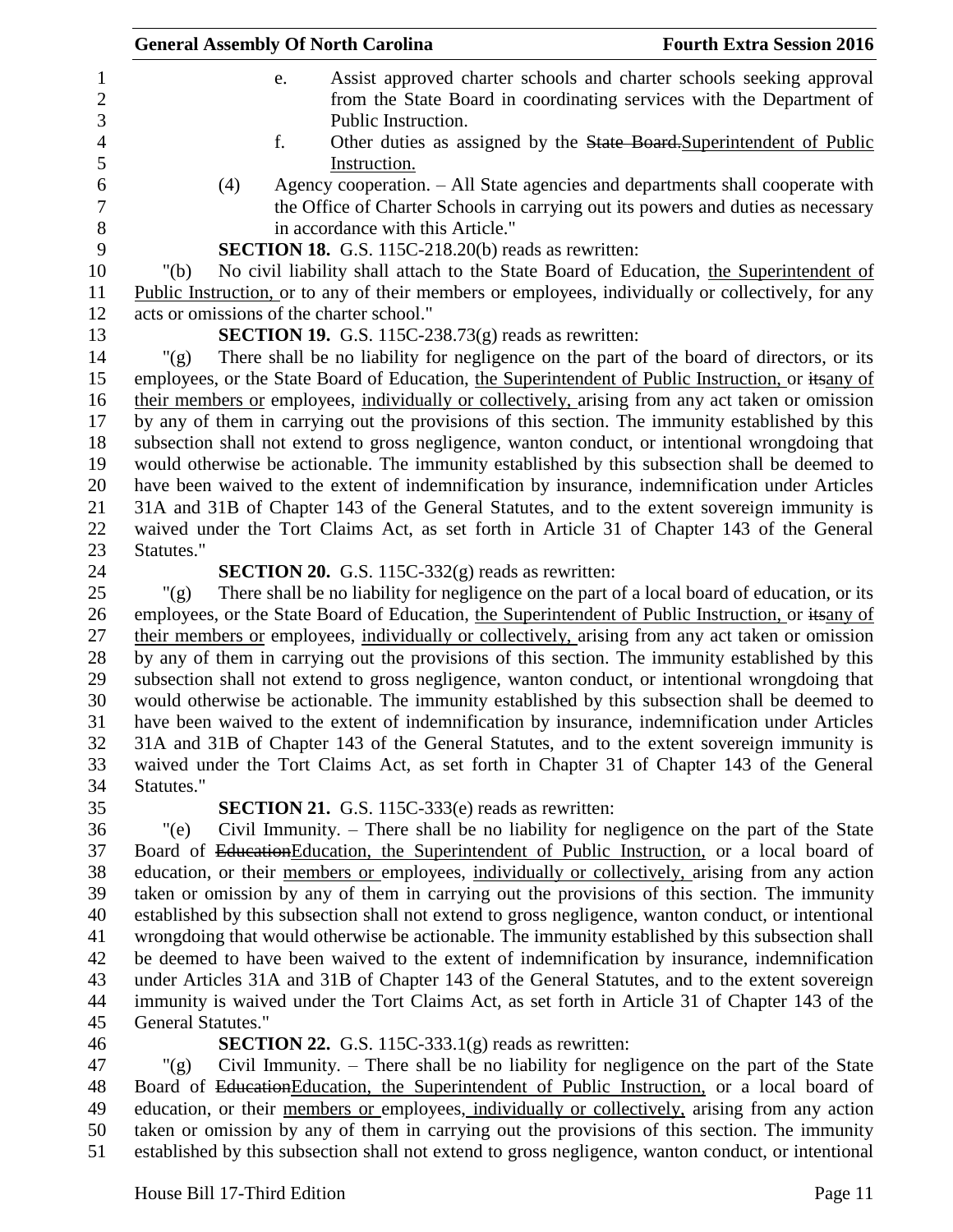# **General Assembly Of North Carolina Fourth Extra Session 2016**

 wrongdoing that would otherwise be actionable. The immunity established by this subsection shall be deemed to have been waived to the extent of indemnification by insurance, indemnification under Articles 31A and 31B of Chapter 143 of the General Statutes, and to the extent sovereign immunity is waived under the Tort Claims Act, as set forth in Article 31 of Chapter 143 of the General Statutes."

# **SECTION 23.** G.S. 115C-390.3(c) reads as rewritten:

 "(c) Notwithstanding any other law, no officerofficer, member, or employee of the State Board of EducationEducation, the Superintendent of Public Instruction, or of a local board of educationeducation, individually or collectively, shall be civilly liable for using reasonable force in conformity with State law, State or local rules, or State or local policies regarding the control, discipline, suspension, and expulsion of students. Furthermore, the burden of proof is on the claimant to show that the amount of force used was not reasonable."

**SECTION 24.** G.S. 115C-521 reads as rewritten:

# …

# "**§ 115C-521. Erection of school buildings.**

 (b) It shall be the duty of the local boards of education of the several local school 17 administrative school units of the State-to make provisions for the public school term by providing adequate school buildings equipped with suitable school furniture and apparatus. The needs and the cost of those buildings, equipment, and apparatus, shall be presented each year when the school budget is submitted to the respective tax-levying authorities. The boards of commissioners shall be given a reasonable time to provide the funds which they, upon investigation, shall find to be necessary for providing their respective units with buildings suitably equipped, and it shall be the duty of the several boards of county commissioners to provide funds for the same.

 Upon determination by a local board of education that the existing permanent school building does not have sufficient classrooms to house the pupil enrollment anticipated for the school, the local board of education may acquire and use as temporary classrooms for the operation of the school, relocatable or mobile classroom units, whether built on the lot or not, which units and 28 method of use shall meet the approval of the School Planning Division of the State Board of 29 Education, Department of Public Instruction, and which units shall comply with all applicable requirements of the North Carolina State Building Code and of the local building and electrical codes applicable to the area in which the school is located. These units shall also be anchored in a manner required to assure their structural safety in severe weather. The acquisition and installation of these units shall be subject in all respects to the provisions of Chapter 143 of the General Statutes. The provisions of Chapter 87, Article 1, of the General Statutes, shall not apply to persons, firms or corporations engaged in the sale or furnishing to local boards of education and the delivery and installation upon school sites of classroom trailers as a single building unit or of relocatable or mobile classrooms delivered in less than four units or sections.

…

 (f) A local board of education may use prototype designs from the clearinghouse established under subsection (e) of this section that is a previously approved and constructed 41 project by the School Planning Division of the State Board of Education, Department of Public Instruction and other appropriate review agencies. The local board of education may contract with the architect of record to make changes and upgrades as necessary for regulatory approval. …."

# **SECTION 25.** G.S. 115C-535 reads as rewritten:

# "**§ 115C-535. Authority and rules for organization of system.**

47 The State Board of EducationSuperintendent of Public Instruction is hereby authorized, directed and empowered to establish a division to manage and operate a system of insurance for 49 public school property-property in accordance with all needed rules and regulations adopted by the State Board of Education. The Board shall adopt such rules and regulations as, in its discretion, may be necessary to provide all details inherent in the insurance of public school property. The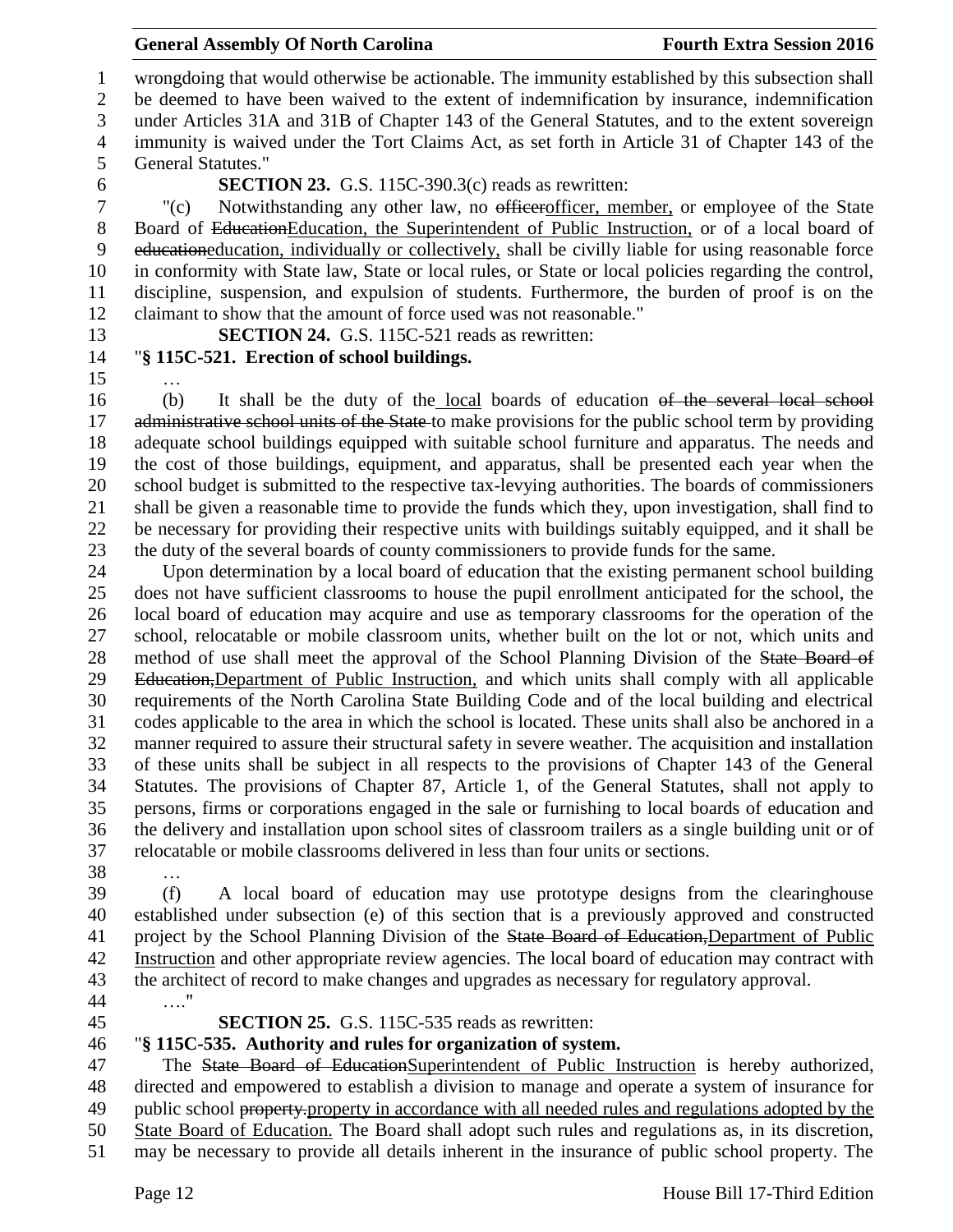# **General Assembly Of North Carolina Fourth Extra Session 2016**

1 BoardSuperintendent of Public Instruction shall employ a director, safety inspectors, engineers 2 and other personnel with suitable training and experience, which in itshis or her opinion is necessary to insure and protect effectively public school property, and ithe or she shall fix their 4 compensation consistent with the approval policies of the Personnel State Human Resources Commission."

### **SECTION 26.** G.S. 116-239.12(g) reads as rewritten:

 "(g) There shall be no liability for negligence on the part of the board of trustees, or its 8 employees, or the State Board of Education, Education, the Superintendent of Public Instruction, or itstheir members or employees, individually or collectively, arising from any act taken or omission by any of them in carrying out the provisions of this section. The immunity established by this subsection shall not extend to gross negligence, wanton conduct, or intentional wrongdoing that would otherwise be actionable. The immunity established by this subsection shall be deemed to have been waived to the extent of indemnification by insurance, indemnification under Articles 31A and 31B of Chapter 143 of the General Statutes, and to the extent sovereign immunity is waived under the Tort Claims Act, as set forth in Article 31 of Chapter 143 of the General Statutes."

### **SECTION 27.** G.S. 143B-146.16(g) reads as rewritten:

 "(g) There shall be no liability for negligence on the part of the Secretary, the Department of Health and Human Services or its employees, a residential school or its employees, or the State Board of EducationEducation, Superintendent of Public Instruction, or itstheir members or employees, individually or collectively, arising from any act taken or omission by any of them in carrying out the provisions of this section. The immunity established by this subsection shall not extend to gross negligence, wanton conduct, or intentional wrongdoing that would otherwise be actionable. The immunity established by this subsection shall be deemed to have been waived to the extent of indemnification by insurance, indemnification under Articles 31A and 31B of Chapter 143 of the General Statutes, and to the extent sovereign immunity is waived under the Tort Claims Act, as set forth in Article 31 of Chapter 143 of the General Statutes."

 **SECTION 28.** Section 8.37 of S.L. 2015-241, as amended by Section 8.30 of S.L. 2016-94, reads as rewritten:

# "**BUDGET REDUCTIONS/DEPARTMENT OF PUBLIC INSTRUCTION**

 "**SECTION 8.37.(a)** Notwithstanding G.S. 143C-6-4, the State Board of Education Department of Public Instruction may, after consultation with the Office of State Budget and Management and the Fiscal Research Division, reorganize the Department of Public Instruction, if necessary, to implement the budget reductions for the 2015-2017 fiscal biennium. Consultation shall occur prior to requesting budgetary and personnel changes through the budget revision process. The State BoardDepartment of Public Instruction shall provide a current organization chart for the Department of Public Instruction in the consultation process and shall report to the Joint Legislative Commission on Governmental Operations on any reorganization.

 "**SECTION 8.37.(b)** In implementing budget reductions for the 2015-2017 fiscal biennium, 40 the State Board of EducationDepartment of Public Instruction shall make no reduction to funding or positions for (i) the North Carolina Center for Advancement of Teaching and (ii) the Eastern North Carolina School for the Deaf, the North Carolina School for the Deaf, and the Governor 43 Morehead School, except that the State BoardSuperintendent of Public Instruction may, in its discretion, reduce positions at these institutions that have been vacant for more than 16 months. The State BoardDepartment of Public Instruction shall also make no reduction in funding to any of the following entities:

- 
- (1) Communities in Schools of North Carolina, Inc.
- 
- (2) Teach For America, Inc.
- (3) Beginnings for Parents of Children who are Deaf or Hard of Hearing, Inc.
- "**SECTION 8.37.(c)** In implementing budget reductions for the 2016-2017 fiscal year, the Department of Public Instruction shall do all of the following: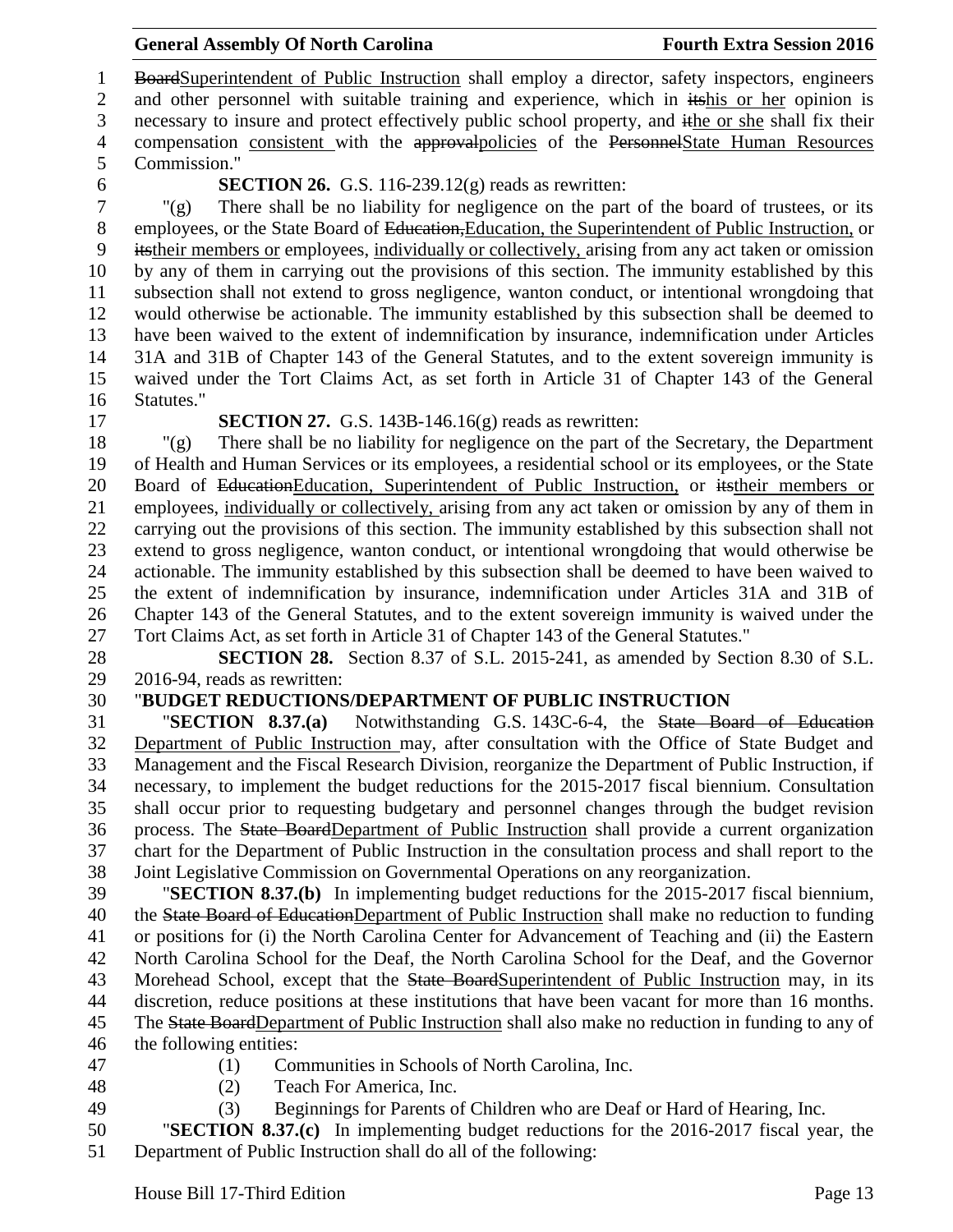|                                                                                                                                   | <b>General Assembly Of North Carolina</b>                                                                                                                                                                                                                                                                                                                                                                                                                                                                                                                                                                                                                                                                                                                                                                                                                                                                                                                                                                                                                                                                                                                                                                                                                                                                                                                                                                                                                                                                                                                                                                                                                                                                                                                                                                                                                                                                           | <b>Fourth Extra Session 2016</b> |
|-----------------------------------------------------------------------------------------------------------------------------------|---------------------------------------------------------------------------------------------------------------------------------------------------------------------------------------------------------------------------------------------------------------------------------------------------------------------------------------------------------------------------------------------------------------------------------------------------------------------------------------------------------------------------------------------------------------------------------------------------------------------------------------------------------------------------------------------------------------------------------------------------------------------------------------------------------------------------------------------------------------------------------------------------------------------------------------------------------------------------------------------------------------------------------------------------------------------------------------------------------------------------------------------------------------------------------------------------------------------------------------------------------------------------------------------------------------------------------------------------------------------------------------------------------------------------------------------------------------------------------------------------------------------------------------------------------------------------------------------------------------------------------------------------------------------------------------------------------------------------------------------------------------------------------------------------------------------------------------------------------------------------------------------------------------------|----------------------------------|
| $\mathbf{1}$<br>$\overline{2}$<br>3<br>$\overline{4}$<br>5<br>6<br>$\boldsymbol{7}$<br>8<br>9<br>10<br>11<br>12<br>13<br>14<br>15 | In addition to the prohibition on a reduction to funding and positions for the<br>(1)<br>items listed in subsection (b) of this section, the Department shall make no<br>transfers from or reduction to funding or positions for the following:<br>The Excellent Public Schools Act, Read to Achieve Program, initially<br>a.<br>established under Section 7A.1 of S.L. 2012-142.<br>The North Carolina School Connectivity Program.<br>$\mathbf b$ .<br>The Department shall transfer the sum of fifty thousand dollars (\$50,000) to the<br>(2)<br>Office of Administrative Hearings to be allocated to the Rules Review<br>Commission, created by G.S. 143B-30.1, to pay for any litigation costs incurred<br>in the defense of North Carolina State Board of Education v. The State of North<br>Carolina and The Rules Review Commission, Wake County Superior Court,<br>File No. 14 CVS 14791 (filed November 7, 2014). These funds shall not revert<br>at the end of the 2016-2017 fiscal year but shall remain available during the<br>2017-2018 fiscal year for expenditure in accordance with the provisions of this<br>subdivision."                                                                                                                                                                                                                                                                                                                                                                                                                                                                                                                                                                                                                                                                                                                                                                      |                                  |
| 16                                                                                                                                | <b>SECTION 29.</b> By May 15, 2017, the State Board of Education shall revise, as                                                                                                                                                                                                                                                                                                                                                                                                                                                                                                                                                                                                                                                                                                                                                                                                                                                                                                                                                                                                                                                                                                                                                                                                                                                                                                                                                                                                                                                                                                                                                                                                                                                                                                                                                                                                                                   |                                  |
| 17<br>18<br>19<br>20<br>21<br>22<br>23<br>24<br>25<br>26<br>27<br>28<br>29<br>30<br>31<br>32<br>33<br>34<br>35                    | necessary, any of its rules and regulations to comply with the provisions of this Part.<br><b>SECTION 30.</b> The Department of Public Instruction shall review all State laws and<br>rules and regulations governing the public school system to ensure compliance with the intent of<br>this Part to restore authority to the Superintendent of Public Instruction as the administrative head<br>of the Department of Public Instruction and the Superintendent's role in the direct supervision of<br>the public school system. By April 15, 2017, the Department of Public Instruction shall report to<br>the 2017 General Assembly on the results of its review, including any recommended legislation.<br><b>SECTION 31.</b> Notwithstanding G.S. 115C-11, as amended by this act, the current<br>student advisor and the local superintendent advisor members serving on the State Board of<br>Education as of the effective date of this Part shall serve the remainder of their terms. Thereafter,<br>as terms expire, or when a vacancy occurs prior to the expiration of a term, the student advisor and<br>local superintendent advisor members on the State Board shall be appointed by the Superintendent<br>of Public Instruction in accordance with G.S. 115C-11, as amended by this act.<br><b>SECTION 32.</b> Notwithstanding G.S. 115C-218, as amended by this act, the current<br>members serving on the North Carolina Charter Schools Advisory Board as of the effective date of<br>this Part shall serve the remainder of their terms. Thereafter, as terms expire, or when a vacancy<br>occurs prior to the expiration of a term, the members on the North Carolina Charter Schools<br>Advisory Board shall be appointed in accordance with G.S. 115C-218, as amended by this act. If a<br>vacancy occurs in a seat appointed by the Governor, the State Board of Education shall fill that |                                  |
| 36                                                                                                                                | vacancy for the reminder of that term. Upon expiration of that term, the member shall be                                                                                                                                                                                                                                                                                                                                                                                                                                                                                                                                                                                                                                                                                                                                                                                                                                                                                                                                                                                                                                                                                                                                                                                                                                                                                                                                                                                                                                                                                                                                                                                                                                                                                                                                                                                                                            |                                  |
| 37                                                                                                                                | appointed in accordance with G.S. 115C-218.                                                                                                                                                                                                                                                                                                                                                                                                                                                                                                                                                                                                                                                                                                                                                                                                                                                                                                                                                                                                                                                                                                                                                                                                                                                                                                                                                                                                                                                                                                                                                                                                                                                                                                                                                                                                                                                                         |                                  |
| 38<br>39<br>40                                                                                                                    | <b>SECTION 33.</b> Sections 1 through 6 and Sections 8 through 32 of this Part become<br>effective January 1, 2017. The remainder of this Part is effective when it becomes law.                                                                                                                                                                                                                                                                                                                                                                                                                                                                                                                                                                                                                                                                                                                                                                                                                                                                                                                                                                                                                                                                                                                                                                                                                                                                                                                                                                                                                                                                                                                                                                                                                                                                                                                                    |                                  |
| 41                                                                                                                                | <b>PART II. MODIFY APPOINTMENT OF UNC BOARDS OF TRUSTEES</b>                                                                                                                                                                                                                                                                                                                                                                                                                                                                                                                                                                                                                                                                                                                                                                                                                                                                                                                                                                                                                                                                                                                                                                                                                                                                                                                                                                                                                                                                                                                                                                                                                                                                                                                                                                                                                                                        |                                  |
| 42                                                                                                                                | <b>SECTION 35.</b> G.S. 116-31 reads as rewritten:                                                                                                                                                                                                                                                                                                                                                                                                                                                                                                                                                                                                                                                                                                                                                                                                                                                                                                                                                                                                                                                                                                                                                                                                                                                                                                                                                                                                                                                                                                                                                                                                                                                                                                                                                                                                                                                                  |                                  |
| 43                                                                                                                                | "§ 116-31. Membership of the boards of trustees.                                                                                                                                                                                                                                                                                                                                                                                                                                                                                                                                                                                                                                                                                                                                                                                                                                                                                                                                                                                                                                                                                                                                                                                                                                                                                                                                                                                                                                                                                                                                                                                                                                                                                                                                                                                                                                                                    |                                  |
| 44                                                                                                                                | All persons who, as of June 30, 1972, are serving as trustees of the regional universities<br>(a)                                                                                                                                                                                                                                                                                                                                                                                                                                                                                                                                                                                                                                                                                                                                                                                                                                                                                                                                                                                                                                                                                                                                                                                                                                                                                                                                                                                                                                                                                                                                                                                                                                                                                                                                                                                                                   |                                  |
| 45                                                                                                                                | and of the North Carolina School of the Arts, redesignated effective August 1, 2008, as the                                                                                                                                                                                                                                                                                                                                                                                                                                                                                                                                                                                                                                                                                                                                                                                                                                                                                                                                                                                                                                                                                                                                                                                                                                                                                                                                                                                                                                                                                                                                                                                                                                                                                                                                                                                                                         |                                  |
| 46<br>47                                                                                                                          | "University of North Carolina School of the Arts," except those who may have been elected to the<br>Board of Governors, shall continue to serve for one year beginning July 1, 1972, and the terms of                                                                                                                                                                                                                                                                                                                                                                                                                                                                                                                                                                                                                                                                                                                                                                                                                                                                                                                                                                                                                                                                                                                                                                                                                                                                                                                                                                                                                                                                                                                                                                                                                                                                                                               |                                  |
| 48                                                                                                                                | all such trustees shall continue for the period of one year.                                                                                                                                                                                                                                                                                                                                                                                                                                                                                                                                                                                                                                                                                                                                                                                                                                                                                                                                                                                                                                                                                                                                                                                                                                                                                                                                                                                                                                                                                                                                                                                                                                                                                                                                                                                                                                                        |                                  |
| 49                                                                                                                                | Effective July 1, 1972, a separate board of trustees shall be created for each of the<br>(b)                                                                                                                                                                                                                                                                                                                                                                                                                                                                                                                                                                                                                                                                                                                                                                                                                                                                                                                                                                                                                                                                                                                                                                                                                                                                                                                                                                                                                                                                                                                                                                                                                                                                                                                                                                                                                        |                                  |
| 50<br>51                                                                                                                          | following institutions: North Carolina State University at Raleigh, the University of North<br>Carolina at Asheville, the University of North Carolina at Chapel Hill, the University of North                                                                                                                                                                                                                                                                                                                                                                                                                                                                                                                                                                                                                                                                                                                                                                                                                                                                                                                                                                                                                                                                                                                                                                                                                                                                                                                                                                                                                                                                                                                                                                                                                                                                                                                      |                                  |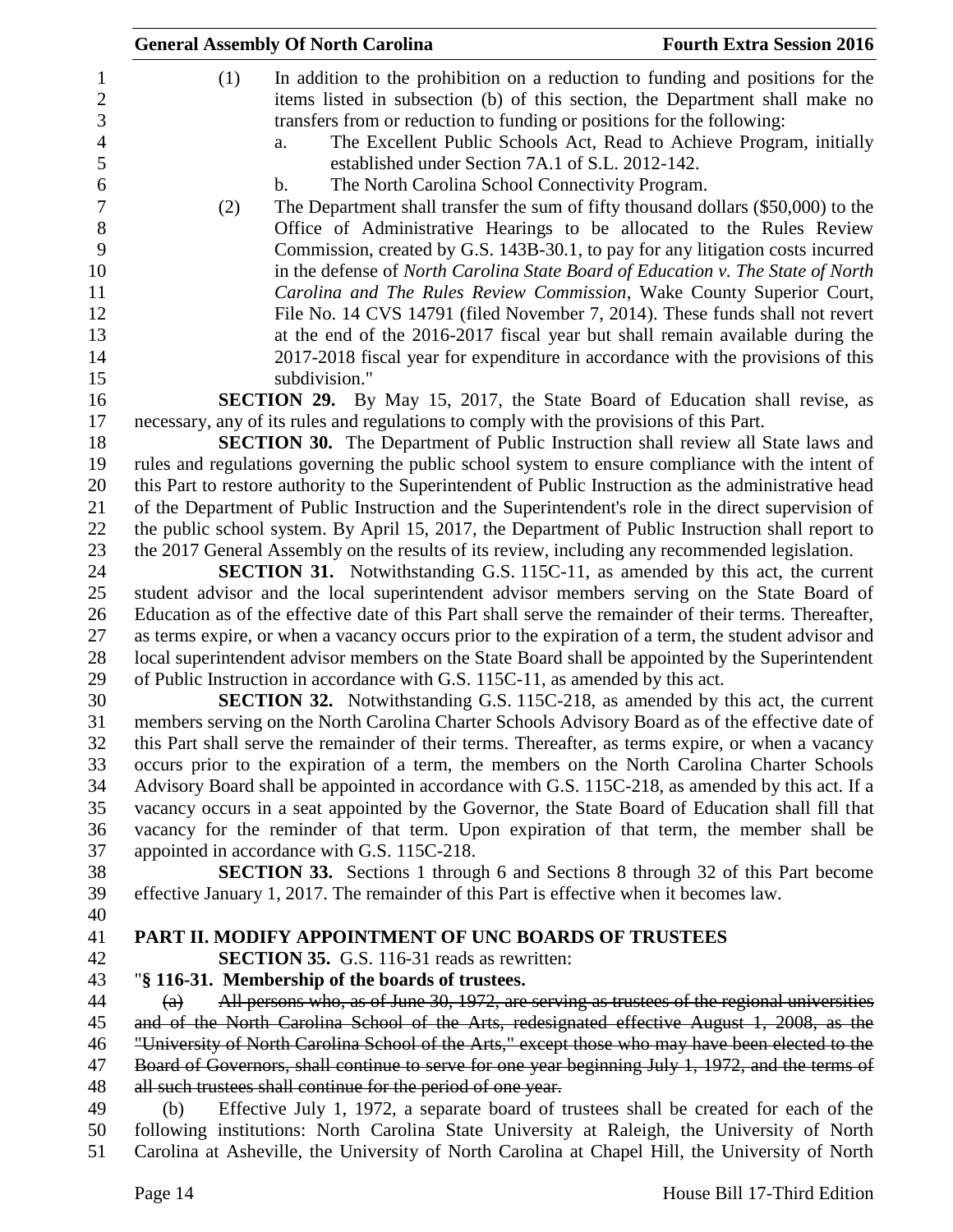|                | <b>General Assembly Of North Carolina</b>                                                                                                                                               | <b>Fourth Extra Session 2016</b> |
|----------------|-----------------------------------------------------------------------------------------------------------------------------------------------------------------------------------------|----------------------------------|
| 1              | Carolina at Charlotte, the University of North Carolina at Greensboro, and the University of North                                                                                      |                                  |
| $\overline{c}$ | Carolina at Wilmington. For the period commencing July 1, 1972, and ending June 30, 1973, each                                                                                          |                                  |
| 3              | such board shall be constituted as follows:                                                                                                                                             |                                  |
| 4              | Twelve or more persons elected prior to July 1, 1972, by and from the<br>$\leftrightarrow$                                                                                              |                                  |
| 5              | membership of the Board of Trustees of the University of North Carolina, and                                                                                                            |                                  |
| 6              | The president of the student government of the institution, ex officio.<br>(2)                                                                                                          |                                  |
| 7              | If any vacancy should occur in any board of trustees during the year beginning July 1,<br>(e)                                                                                           |                                  |
| 8              | 1972, the Governor may appoint a person to serve for the balance of the year.                                                                                                           |                                  |
| 9              | Except as provided in G.S. 116-65, effective July 1, 1973, each of the 16 institutions of<br>(d)                                                                                        |                                  |
| 10             | higher education set out in G.S. 116-2(4) shall have board of trustees composed of 13 persons                                                                                           |                                  |
| 11             | chosen as follows:                                                                                                                                                                      |                                  |
| 12             | (1)<br>Eight elected by the Board of Governors, Governors.                                                                                                                              |                                  |
| 13             | Four appointed by the Governor, and<br>(2)                                                                                                                                              |                                  |
| 14             | Four members appointed by the General Assembly under G.S. 120-121, two of<br>(2a)                                                                                                       |                                  |
| 15             | whom shall be appointed upon the recommendation of the President Pro                                                                                                                    |                                  |
| 16             | Tempore of the Senate and two of whom shall be appointed upon the                                                                                                                       |                                  |
| 17             | recommendation of the Speaker of the House of Representatives.                                                                                                                          |                                  |
| 18             | The president of the student government ex officio.<br>(3)                                                                                                                              |                                  |
| 19             | The Board of Trustees of the North Carolina School of Science and Mathematics shall be                                                                                                  |                                  |
| 20             | established in accordance with G.S. 116-233.                                                                                                                                            |                                  |
| 21             | From and after July 1, 1973, the The term of office of all trustees, except the ex officio<br>(e)                                                                                       |                                  |
| 22             | member, shall be four years, commencing on July 1 of odd-numbered years. In every                                                                                                       |                                  |
| 23             | odd-numbered year the Board of Governors shall elect four persons to each board of trustees and                                                                                         |                                  |
| 24             | the Governor General Assembly shall appoint two persons one person upon the recommendation                                                                                              |                                  |
| 25             | of the President Pro Tempore of the Senate and one person upon the recommendation of the                                                                                                |                                  |
| 26             | Speaker of the House of Representatives to each such board.                                                                                                                             |                                  |
| 27             | From and after July 1, 1973, any $\Delta ny$ person who has served two full four-year terms in<br>(g)                                                                                   |                                  |
| 28             | succession as a member of a board of trustees shall, for a period of one year, be ineligible for                                                                                        |                                  |
| 29             | election or appointment to the same board but may be elected or appointed to the board of another                                                                                       |                                  |
| 30             | institution.                                                                                                                                                                            |                                  |
| 31             | No member of the General Assembly or officer or employee of the State, The<br>(h)                                                                                                       |                                  |
| 32             | University of North Carolina, or any constituent institution shall be eligible for election or                                                                                          |                                  |
| 33             | appointment as a trustee. No spouse of a member of the General Assembly, or of an officer or                                                                                            |                                  |
| 34             | employee of a constituent institution may be a trustee of that constituent institution. Any trustee                                                                                     |                                  |
| 35             | who is elected or appointed to the General Assembly or who becomes an officer or employee of                                                                                            |                                  |
| 36             | the State, The University of North Carolina, or any constituent institution or whose spouse is                                                                                          |                                  |
| 37<br>38       | elected or appointed to the General Assembly or becomes an officer or employee of that<br>constituent institution shall be deemed thereupon to resign from his or her membership on the |                                  |
| 39             | board of trustees.                                                                                                                                                                      |                                  |
| 40             | No person may serve simultaneously as a member of a board of trustees and as a<br>(i)                                                                                                   |                                  |
| 41             | member of the Board of Governors. Any trustee who is elected or appointed to the Board of                                                                                               |                                  |
| 42             | Governors shall be deemed to resign as a trustee effective as of the date that his or her term                                                                                          |                                  |
| 43             | commences as a member of the Board of Governors.                                                                                                                                        |                                  |
| 44             | From and after July 1, 1973, whenever Whenever any vacancy shall occur in the<br>(i)                                                                                                    |                                  |
| 45             | membership of a board of trustees among those appointed by the Governor, General Assembly, it                                                                                           |                                  |
| 46             | shall be the duty of the secretary of the board to inform the Governor-General Assembly of the                                                                                          |                                  |
| 47             | existence of such vacancy, and the Governor shall appoint a person to fill the unexpired term,                                                                                          |                                  |
| 48             | vacancy shall be filled as provided in G.S. 120-122, and whenever any vacancy shall occur among                                                                                         |                                  |
| 49             | those elected by the Board of Governors, it shall be the duty of the secretary of the board to inform                                                                                   |                                  |
| 50             | the Board of Governors of the existence of the vacancy, and the Board of Governors shall elect a                                                                                        |                                  |
| 51             | person to fill the unexpired term. Whenever a member shall fail, for any reason other than ill                                                                                          |                                  |
|                |                                                                                                                                                                                         |                                  |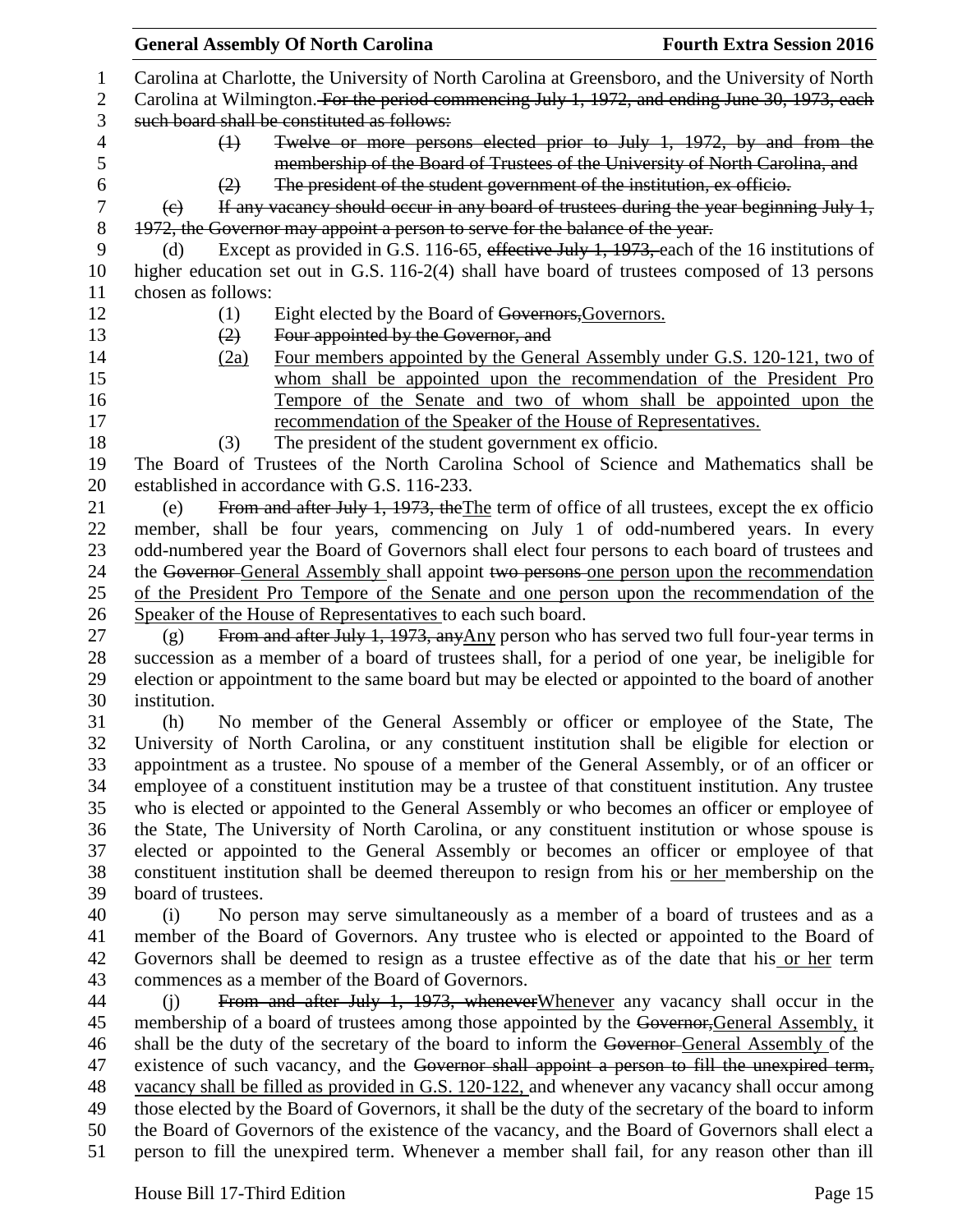|                        |                                                                                                 |                                                                                                      | <b>General Assembly Of North Carolina</b>                                                                                                       | <b>Fourth Extra Session 2016</b> |  |  |
|------------------------|-------------------------------------------------------------------------------------------------|------------------------------------------------------------------------------------------------------|-------------------------------------------------------------------------------------------------------------------------------------------------|----------------------------------|--|--|
| $\mathbf{1}$           |                                                                                                 |                                                                                                      | health or service in the interest of the State or nation, to be present for three successive regular                                            |                                  |  |  |
| $\overline{2}$         |                                                                                                 |                                                                                                      | meetings of a board of trustees, his or her place as a member shall be deemed vacant."                                                          |                                  |  |  |
| 3                      |                                                                                                 |                                                                                                      | <b>SECTION 36.</b> G.S. 116-233 reads as rewritten:                                                                                             |                                  |  |  |
| $\overline{4}$         |                                                                                                 |                                                                                                      | "§ 116-233. Board of Trustees; appointment; terms of office.                                                                                    |                                  |  |  |
| 5                      | (a)                                                                                             |                                                                                                      | Notwithstanding the provisions of G.S. 116-31(d), there shall be a Board of Trustees of                                                         |                                  |  |  |
| 6                      |                                                                                                 |                                                                                                      | the School, which shall consist of up to 30 members as follows:                                                                                 |                                  |  |  |
| $\tau$<br>$8\,$        |                                                                                                 | (1)                                                                                                  | Thirteen members who shall be appointed by the Board of Governors of The<br>University of North Carolina, one from each congressional district. |                                  |  |  |
| $\boldsymbol{9}$<br>10 |                                                                                                 | (2)                                                                                                  | Four members without regard to residency who shall be appointed by the Board<br>of Governors of The University of North Carolina.               |                                  |  |  |
| 11                     |                                                                                                 | (3)                                                                                                  | Three members, ex officio, who shall be the chief academic officers,                                                                            |                                  |  |  |
| 12                     |                                                                                                 |                                                                                                      | respectively, of constituent institutions. The Board of Governors shall in 1985                                                                 |                                  |  |  |
| 13                     |                                                                                                 |                                                                                                      | and quadrennially thereafter designate the three constituent institutions whose                                                                 |                                  |  |  |
| 14                     |                                                                                                 |                                                                                                      | chief academic officers shall so serve, such designations to expire on June 30,                                                                 |                                  |  |  |
|                        |                                                                                                 |                                                                                                      | 1989, and quadrennially thereafter.                                                                                                             |                                  |  |  |
|                        |                                                                                                 | (4)                                                                                                  | The chief academic officer of a college or university in North Carolina other                                                                   |                                  |  |  |
|                        |                                                                                                 |                                                                                                      | than a constituent institution, ex officio. The Board of Governors shall                                                                        |                                  |  |  |
|                        |                                                                                                 |                                                                                                      | designate in 1985 and quadrennially thereafter which college or university                                                                      |                                  |  |  |
|                        |                                                                                                 |                                                                                                      | whose chief academic officer shall so serve, such designation to expire on June                                                                 |                                  |  |  |
|                        |                                                                                                 |                                                                                                      | 30, 1989, and quadrennially thereafter.                                                                                                         |                                  |  |  |
|                        |                                                                                                 | (5)                                                                                                  | Two—Three members appointed by the General Assembly upon the                                                                                    |                                  |  |  |
|                        |                                                                                                 |                                                                                                      | recommendation of the President Pro Tempore of the Senate in accordance with                                                                    |                                  |  |  |
|                        |                                                                                                 |                                                                                                      | G.S. 120-121.                                                                                                                                   |                                  |  |  |
|                        |                                                                                                 | (6)                                                                                                  | <b>Two</b> -Three members appointed by the General Assembly upon the                                                                            |                                  |  |  |
|                        |                                                                                                 |                                                                                                      | recommendation of the Speaker of the House of Representatives in accordance                                                                     |                                  |  |  |
|                        |                                                                                                 |                                                                                                      | with G.S. 120-121.                                                                                                                              |                                  |  |  |
|                        |                                                                                                 | $\leftrightarrow$                                                                                    | Two members appointed by the Governor.                                                                                                          |                                  |  |  |
|                        |                                                                                                 | (8)                                                                                                  | The president of the student government, ex officio, who shall be a nonvoting<br>member.                                                        |                                  |  |  |
|                        |                                                                                                 | (9)                                                                                                  | Up to two additional nonvoting members selected at the discretion of the                                                                        |                                  |  |  |
|                        |                                                                                                 |                                                                                                      | chancellor and the Board of Trustees, with terms expiring June 30 of each year.                                                                 |                                  |  |  |
|                        | (b)                                                                                             |                                                                                                      | Appointed members of the Board of Trustees shall be selected for their interest in and                                                          |                                  |  |  |
|                        |                                                                                                 | commitment to public education and to the purposes of the School, and they shall be charged with     |                                                                                                                                                 |                                  |  |  |
|                        |                                                                                                 | the responsibility of serving the interests of the whole State. In appointing members, the objective |                                                                                                                                                 |                                  |  |  |
|                        | shall be to obtain the services of the best qualified persons, taking into consideration the    |                                                                                                      |                                                                                                                                                 |                                  |  |  |
|                        | desirability of diversity of membership, including men and women, representatives of different  |                                                                                                      |                                                                                                                                                 |                                  |  |  |
|                        | races, and members of different political parties.                                              |                                                                                                      |                                                                                                                                                 |                                  |  |  |
|                        | No member of the General Assembly or officer or employee of the State, the School,<br>(c)       |                                                                                                      |                                                                                                                                                 |                                  |  |  |
|                        | The University of North Carolina, or of any constituent institution of The University of North  |                                                                                                      |                                                                                                                                                 |                                  |  |  |
|                        | Carolina, shall be eligible to be appointed to the Board of Trustees except as specified under  |                                                                                                      |                                                                                                                                                 |                                  |  |  |
|                        |                                                                                                 | subdivision (3) of subsection (a) of this section. No spouse of a member of the General Assembly,    |                                                                                                                                                 |                                  |  |  |
|                        |                                                                                                 | or of an officer or employee of the school may be a member of the Board of Trustees. Any             |                                                                                                                                                 |                                  |  |  |
|                        | appointed trustee who is elected or appointed to the General Assembly or who becomes an officer |                                                                                                      |                                                                                                                                                 |                                  |  |  |

 or employee of the State, except as specified under subdivision (3) of subsection (a) of this section, or whose spouse is elected or appointed to the General Assembly or becomes such an officer or employee of the School, shall be deemed thereupon to resign from his or her membership on the Board of Trustees. This subsection does not apply to ex officio members.

 (d) Members appointed under subdivisions (1) or (2) of subsection (a) of this section shall serve staggered four-year terms expiring June 30 of odd numbered years.

(d1) Only an ex officio member shall be eligible to serve more than two successive terms.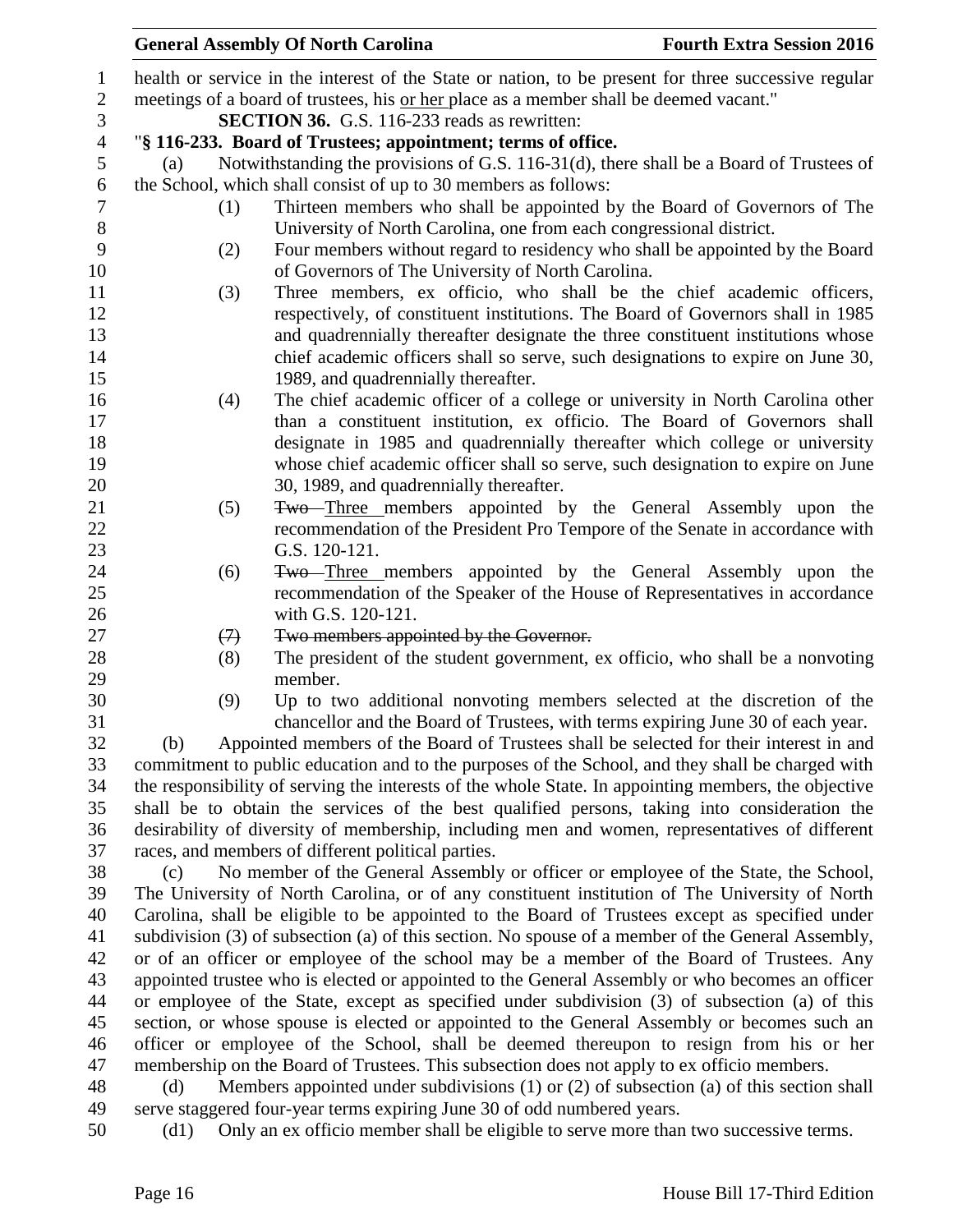### **General Assembly Of North Carolina Fourth Extra Session 2016**

 (d2) Any vacancy in the membership of the Board of Trustees appointed under 2 G.S. 116-233(a)(1) or (2) shall be reported promptly by the Secretary of the Board of Trustees to the Board of Governors of The University of North Carolina, which shall fill any such vacancy by appointment of a replacement member to serve for the balance of the unexpired term. Any vacancy in members appointed under G.S. 116-233(a)(5) or (6) shall be filled in accordance with G.S. 120-122. Any vacancy in members appointed under G.S. 116-233(a)(7) shall be filled by the Governor for the remainder of the unexpired term. Reapportionment of congressional districts does not affect the right of any member to complete the term for which the member was appointed. 10 (e) Of the initial members appointed under  $G.S.$  116-233(a)(5), G.S. 116-233(a)(5) in 1985, one member shall serve a term to expire June 30, 1987, and one member shall serve a term to expire June 30, 1989. Subsequent appointments shall be for four-year terms. The initial 13 members appointed under G.S.  $116-233(a)(6)$ , G.S.  $116-233(a)(6)$  in 1985 shall be appointed for 14 terms to expire June 30, 1987. Subsequent appointments shall be for two-year terms. The initial 15 members appointed under G.S. 116-233(a)(7) shall be appointed for terms to expire January 15, 1989. Successors shall be appointed for four-year terms.terms until January 15, 2017, at which point subsequent appointments shall be for four-year terms. (e1) The initial members appointed under G.S. 116-233(a)(5) and (6) in 2017, and successors of those members, shall serve four-year terms. (f) Whenever an appointed member of the Board of Trustees shall fail, for any reason other than ill health or service in the interest of the State or nation, to be present at three successive regular meetings of the Board, his or her place as a member of the Board shall be deemed vacant." **SECTION 37.** This Part is effective when it becomes law and applies to (i) vacancy appointments made on or after that date and (ii) appointments to fill terms expiring January 15, 2017, and thereafter. A vacancy by any board member appointed by the Governor to any board affected by this Part shall be filled by joint recommendation of the Speaker of the House of Representatives and the President Pro Tempore of the Senate, as provided in G.S. 120-121. The terms of members holding office as of the effective date of this Part shall not be affected. **PART III. SENATE CONFIRMATION OF CABINET APPOINTEES SECTION 38.** G.S. 143B-9 reads as rewritten: "**§ 143B-9. Appointment of officers and employees.** (a) The head of each principal State department, except those departments headed by popularly elected officers, shall be appointed by the Governor and serve at his the Governor's pleasure. The salary of the head of each of the principal State departments shall be set by the Governor, and the salary of elected officials shall be as provided by law. For each head of each principal State department covered by this subsection, the Governor shall notify the President of the Senate of the name of each person to be appointed, and the appointment shall be subject to senatorial advice and consent in conformance with Section 5(8) of Article III of the North Carolina Constitution unless (i) the senatorial advice and consent is expressly waived by an enactment of the General Assembly or (ii) a vacancy occurs when the General Assembly is not in regular session. Any person appointed to fill a vacancy when the General Assembly is not in regular session may serve without senatorial advice and consent for no longer than the earlier of the following: (1) The date on which the Senate adopts a simple resolution that specifically disapproves the person appointed. (2) The date on which the General Assembly shall adjourn pursuant to a joint resolution for a period longer than 30 days without the Senate adopting a simple resolution specifically approving the person appointed. (b) The head of a principal State department shall appoint a chief deputy or chief assistant,

and such chief deputy or chief assistant shall not be subject to the North Carolina Human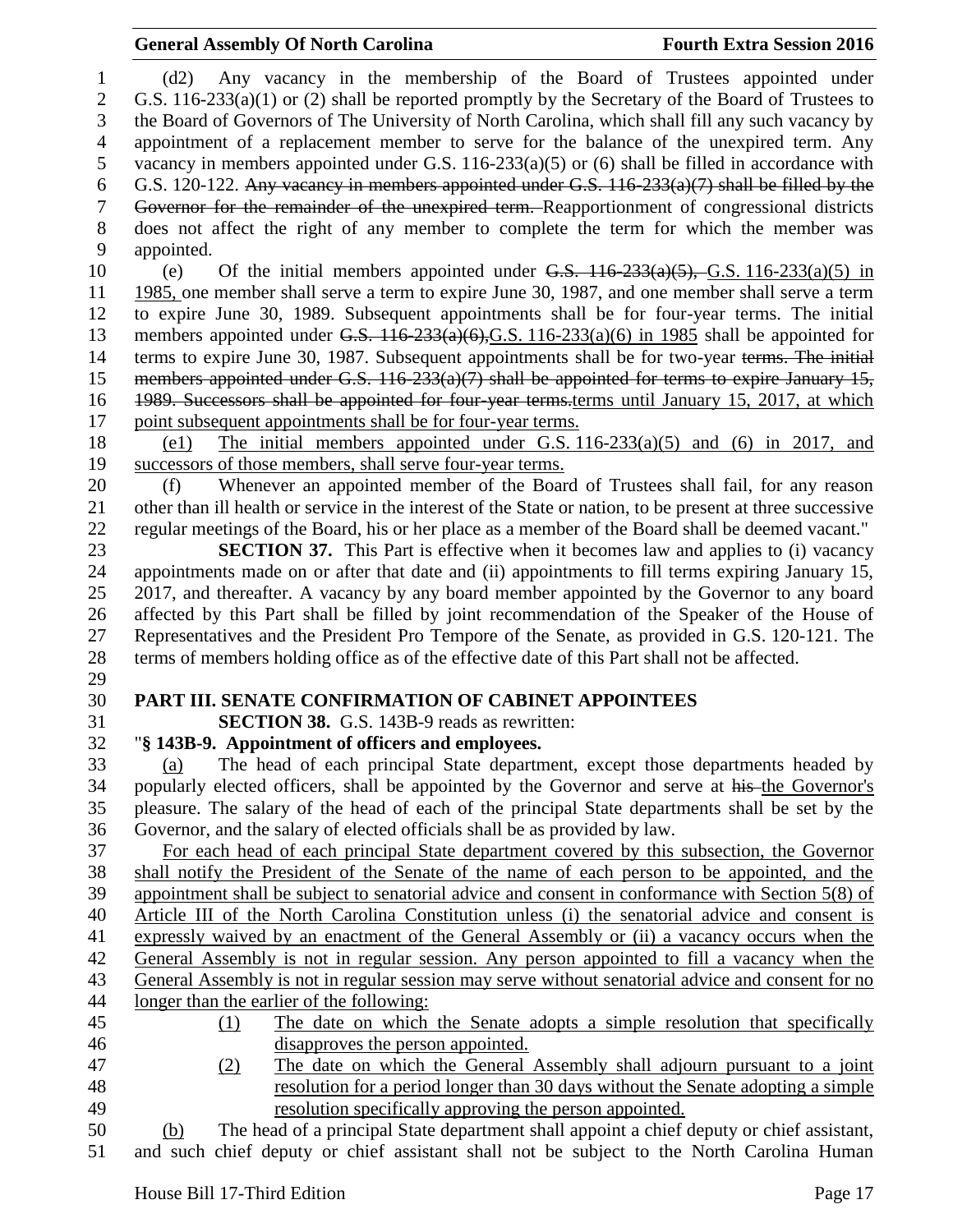|                                                                            |                                                                                                                                                                                                                                                                                                                                                                                                                                                                                                                                          |                                                                                              | <b>General Assembly Of North Carolina</b>                                                        | <b>Fourth Extra Session 2016</b> |  |  |
|----------------------------------------------------------------------------|------------------------------------------------------------------------------------------------------------------------------------------------------------------------------------------------------------------------------------------------------------------------------------------------------------------------------------------------------------------------------------------------------------------------------------------------------------------------------------------------------------------------------------------|----------------------------------------------------------------------------------------------|--------------------------------------------------------------------------------------------------|----------------------------------|--|--|
| $\mathbf{1}$<br>$\mathbf{2}$<br>$\mathfrak{Z}$<br>$\overline{4}$<br>5<br>6 | Resources Act. The salary of such chief deputy or chief assistant shall be set by the Governor.<br>Unless otherwise provided for in the Executive Organization Act of 1973, and subject to the<br>provisions of the Personnel-Human Resources Act, the head of each principal State department<br>shall designate the administrative head of each transferred agency and all employees of each<br>division, section, or other unit of the principal State department."<br><b>SECTION 39.</b> This Part is effective when it becomes law. |                                                                                              |                                                                                                  |                                  |  |  |
| $\overline{7}$<br>$8\,$                                                    |                                                                                                                                                                                                                                                                                                                                                                                                                                                                                                                                          |                                                                                              | PART IV. ESTABLISH TASK FORCE FOR SAFER SCHOOLS; TRANSFER CENTER                                 |                                  |  |  |
| 9                                                                          | <b>FOR SAFER SCHOOLS</b>                                                                                                                                                                                                                                                                                                                                                                                                                                                                                                                 |                                                                                              |                                                                                                  |                                  |  |  |
| 10                                                                         |                                                                                                                                                                                                                                                                                                                                                                                                                                                                                                                                          |                                                                                              | <b>SECTION 41.1.(a)</b> Effective December 15, 2016, the Center for Safer Schools is             |                                  |  |  |
| 11                                                                         |                                                                                                                                                                                                                                                                                                                                                                                                                                                                                                                                          |                                                                                              | hereby moved to the Department of Public Instruction, Division of Safe and Healthy Schools       |                                  |  |  |
| 12                                                                         |                                                                                                                                                                                                                                                                                                                                                                                                                                                                                                                                          |                                                                                              | Support. This transfer shall have all of the elements of a Type I transfer, as defined in        |                                  |  |  |
| 13                                                                         | G.S. 143A-6.                                                                                                                                                                                                                                                                                                                                                                                                                                                                                                                             |                                                                                              |                                                                                                  |                                  |  |  |
| 14                                                                         |                                                                                                                                                                                                                                                                                                                                                                                                                                                                                                                                          |                                                                                              | <b>SECTION 41.1.(b)</b> Article 8C of Chapter 115C of the General Statutes is amended by         |                                  |  |  |
| 15                                                                         |                                                                                                                                                                                                                                                                                                                                                                                                                                                                                                                                          |                                                                                              | adding two new sections to read:                                                                 |                                  |  |  |
| 16                                                                         |                                                                                                                                                                                                                                                                                                                                                                                                                                                                                                                                          |                                                                                              | "§ 115C-105.55. Establish Task Force for Safer Schools.                                          |                                  |  |  |
| 17                                                                         | (a)                                                                                                                                                                                                                                                                                                                                                                                                                                                                                                                                      |                                                                                              | Task Force Established. - There is hereby created the Task Force for Safer Schools               |                                  |  |  |
| 18                                                                         |                                                                                                                                                                                                                                                                                                                                                                                                                                                                                                                                          |                                                                                              | within the North Carolina Department of Public Instruction.                                      |                                  |  |  |
| 19                                                                         | (b)                                                                                                                                                                                                                                                                                                                                                                                                                                                                                                                                      |                                                                                              | <u>Membership. – The Task Force shall consist of 25 members. The composition of the</u>          |                                  |  |  |
| 20                                                                         |                                                                                                                                                                                                                                                                                                                                                                                                                                                                                                                                          |                                                                                              | Task Force shall include all of the following:                                                   |                                  |  |  |
| 21                                                                         |                                                                                                                                                                                                                                                                                                                                                                                                                                                                                                                                          | (1)                                                                                          | The Secretary of the Department of Public Safety or the Secretary's designee.                    |                                  |  |  |
| 22                                                                         |                                                                                                                                                                                                                                                                                                                                                                                                                                                                                                                                          | (2)                                                                                          | The Secretary of the Department of Health and Human Services or the                              |                                  |  |  |
| 23                                                                         |                                                                                                                                                                                                                                                                                                                                                                                                                                                                                                                                          |                                                                                              | Secretary's designee.                                                                            |                                  |  |  |
| 24                                                                         |                                                                                                                                                                                                                                                                                                                                                                                                                                                                                                                                          | (3)                                                                                          | A member of the State Board of Education appointed by the Governor.                              |                                  |  |  |
| 25                                                                         |                                                                                                                                                                                                                                                                                                                                                                                                                                                                                                                                          | $\left(4\right)$                                                                             | Two local school board members appointed by the Chair of the State Board of                      |                                  |  |  |
| 26                                                                         |                                                                                                                                                                                                                                                                                                                                                                                                                                                                                                                                          |                                                                                              | Education.                                                                                       |                                  |  |  |
| 27                                                                         |                                                                                                                                                                                                                                                                                                                                                                                                                                                                                                                                          | (5)                                                                                          | A representative from the North Carolina Department of Public Safety,                            |                                  |  |  |
| 28                                                                         |                                                                                                                                                                                                                                                                                                                                                                                                                                                                                                                                          |                                                                                              | Division of Emergency Management, appointed by the Secretary of the                              |                                  |  |  |
| 29                                                                         |                                                                                                                                                                                                                                                                                                                                                                                                                                                                                                                                          |                                                                                              | Department of Public Safety.                                                                     |                                  |  |  |
| 30                                                                         |                                                                                                                                                                                                                                                                                                                                                                                                                                                                                                                                          | <u>(6)</u>                                                                                   | A representative from the North Carolina Justice Academy appointed by the                        |                                  |  |  |
| 31                                                                         |                                                                                                                                                                                                                                                                                                                                                                                                                                                                                                                                          |                                                                                              | Attorney General.                                                                                |                                  |  |  |
| 32                                                                         |                                                                                                                                                                                                                                                                                                                                                                                                                                                                                                                                          | (7)                                                                                          | A member of the Governor's Crime Commission appointed by the Governor.                           |                                  |  |  |
| 33                                                                         |                                                                                                                                                                                                                                                                                                                                                                                                                                                                                                                                          | (8)                                                                                          | Two local law enforcement officers appointed by the Governor.                                    |                                  |  |  |
| 34                                                                         |                                                                                                                                                                                                                                                                                                                                                                                                                                                                                                                                          | (9)                                                                                          | Two public school administrators appointed by the Chair of the State Board of                    |                                  |  |  |
| 35                                                                         |                                                                                                                                                                                                                                                                                                                                                                                                                                                                                                                                          |                                                                                              | Education.                                                                                       |                                  |  |  |
| 36                                                                         |                                                                                                                                                                                                                                                                                                                                                                                                                                                                                                                                          | (10)                                                                                         | A public school teacher appointed by the Chair of the State Board of Education.                  |                                  |  |  |
| 37                                                                         |                                                                                                                                                                                                                                                                                                                                                                                                                                                                                                                                          | (11)                                                                                         | A public school psychologist appointed by the Governor.                                          |                                  |  |  |
| 38<br>39                                                                   |                                                                                                                                                                                                                                                                                                                                                                                                                                                                                                                                          | (12)                                                                                         | A public school resource officer appointed by the Governor.                                      |                                  |  |  |
| 40                                                                         |                                                                                                                                                                                                                                                                                                                                                                                                                                                                                                                                          | (13)                                                                                         | Two high school students currently enrolled at public high schools appointed by<br>the Governor. |                                  |  |  |
| 41                                                                         |                                                                                                                                                                                                                                                                                                                                                                                                                                                                                                                                          |                                                                                              | A parent of a currently enrolled public school student appointed by the                          |                                  |  |  |
| 42                                                                         |                                                                                                                                                                                                                                                                                                                                                                                                                                                                                                                                          | <u>(14)</u>                                                                                  | Governor.                                                                                        |                                  |  |  |
| 43                                                                         |                                                                                                                                                                                                                                                                                                                                                                                                                                                                                                                                          | (15)                                                                                         | A juvenile justice professional appointed by the Governor.                                       |                                  |  |  |
| 44                                                                         |                                                                                                                                                                                                                                                                                                                                                                                                                                                                                                                                          | (16)                                                                                         | A North Carolina licensed social worker appointed by the Governor.                               |                                  |  |  |
| 45                                                                         |                                                                                                                                                                                                                                                                                                                                                                                                                                                                                                                                          | (17)                                                                                         | A North Carolina licensed school counselor appointed by the Governor.                            |                                  |  |  |
| 46                                                                         |                                                                                                                                                                                                                                                                                                                                                                                                                                                                                                                                          | (18)                                                                                         | An expert in gang intervention and prevention in schools appointed by the                        |                                  |  |  |
| 47                                                                         |                                                                                                                                                                                                                                                                                                                                                                                                                                                                                                                                          |                                                                                              | Governor.                                                                                        |                                  |  |  |
| 48                                                                         |                                                                                                                                                                                                                                                                                                                                                                                                                                                                                                                                          | (19)                                                                                         | Three at-large members appointed by the Governor.                                                |                                  |  |  |
| 49                                                                         | (c)                                                                                                                                                                                                                                                                                                                                                                                                                                                                                                                                      |                                                                                              | Appointment of Chair and Vice-Chair. - The Governor shall appoint a Chair and                    |                                  |  |  |
| 50                                                                         |                                                                                                                                                                                                                                                                                                                                                                                                                                                                                                                                          | Vice-Chair from among the membership of the Task Force. The Chair and Vice-Chair shall serve |                                                                                                  |                                  |  |  |
| 51                                                                         |                                                                                                                                                                                                                                                                                                                                                                                                                                                                                                                                          | at the pleasure of the Governor.                                                             |                                                                                                  |                                  |  |  |
|                                                                            |                                                                                                                                                                                                                                                                                                                                                                                                                                                                                                                                          |                                                                                              |                                                                                                  |                                  |  |  |